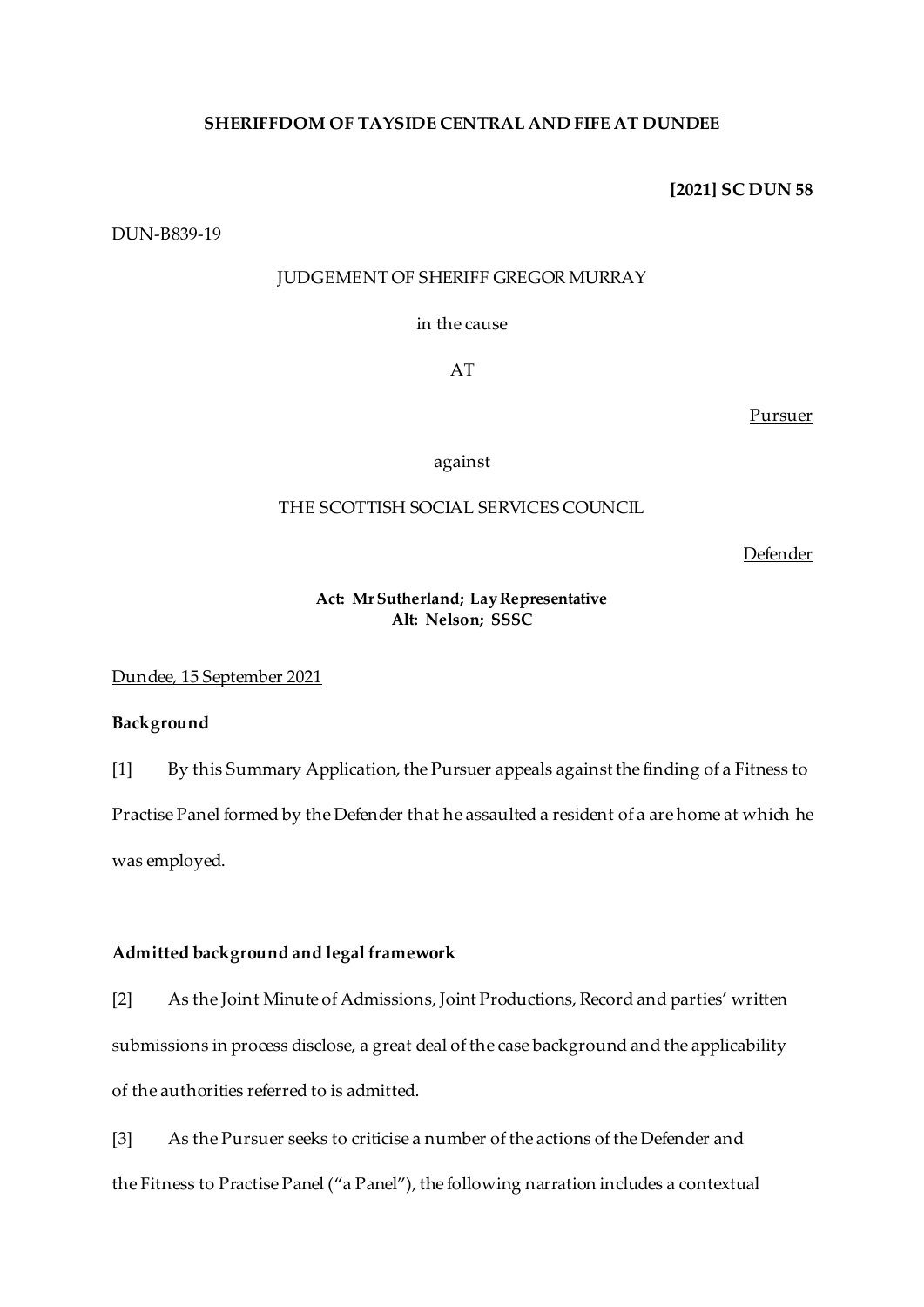explanation of the legislative and procedural provisions which underpin the Defender's operations. Where necessary, foot notes are provided.

[4] On 21 February 2018, the Pursuer commenced employment as a Carer with HC-One Limited at a care home in East Lothian.

[5] The Defender was established under the Regulation of Care (Scotland) Act 2001 ("the Act"). The Act imposes a duty upon the Defender to promote high standards of conduct and practice among social service workers<sup>1</sup> .

[6] The Act defines a social service worker, among others, as "a person employed in the provision of…a care service"<sup>2</sup> . The Pursuer became a social service worker by virtue of his employment as a Carer with HC-One Limited.

[7] The Defender is obliged to maintain a register ("the register") of those employed to provide a care service<sup>3</sup>. Those seeking inclusion on it must apply to the Defender in accordance with rules it is given power to promulgate<sup>4</sup>.

[8] The Act obliges the Defender <sup>5</sup> to prepare and publish Codes laying down standards of conduct and practice expected of social service workers, to which such workers and their employers must have regard<sup>6</sup>. Employers must take any Code into account when making any decision about the conduct of a worker<sup>7</sup>.

[9] In November 2016, the Defender published a Code of Practice for Social Service Workers ("the Code")<sup>8</sup>.

 $\overline{a}$ 

5 s.53

 $1 \quad s.43(1)(b)$ 

<sup>2</sup> s.77

 $3 \text{ s}.44(1)(b)$ 

<sup>4</sup> s.45

<sup>6</sup> s.53(3A) and (3B)

 $\frac{7}{5}$  s.53(4)

<sup>8</sup> Joint Inventory, No. 2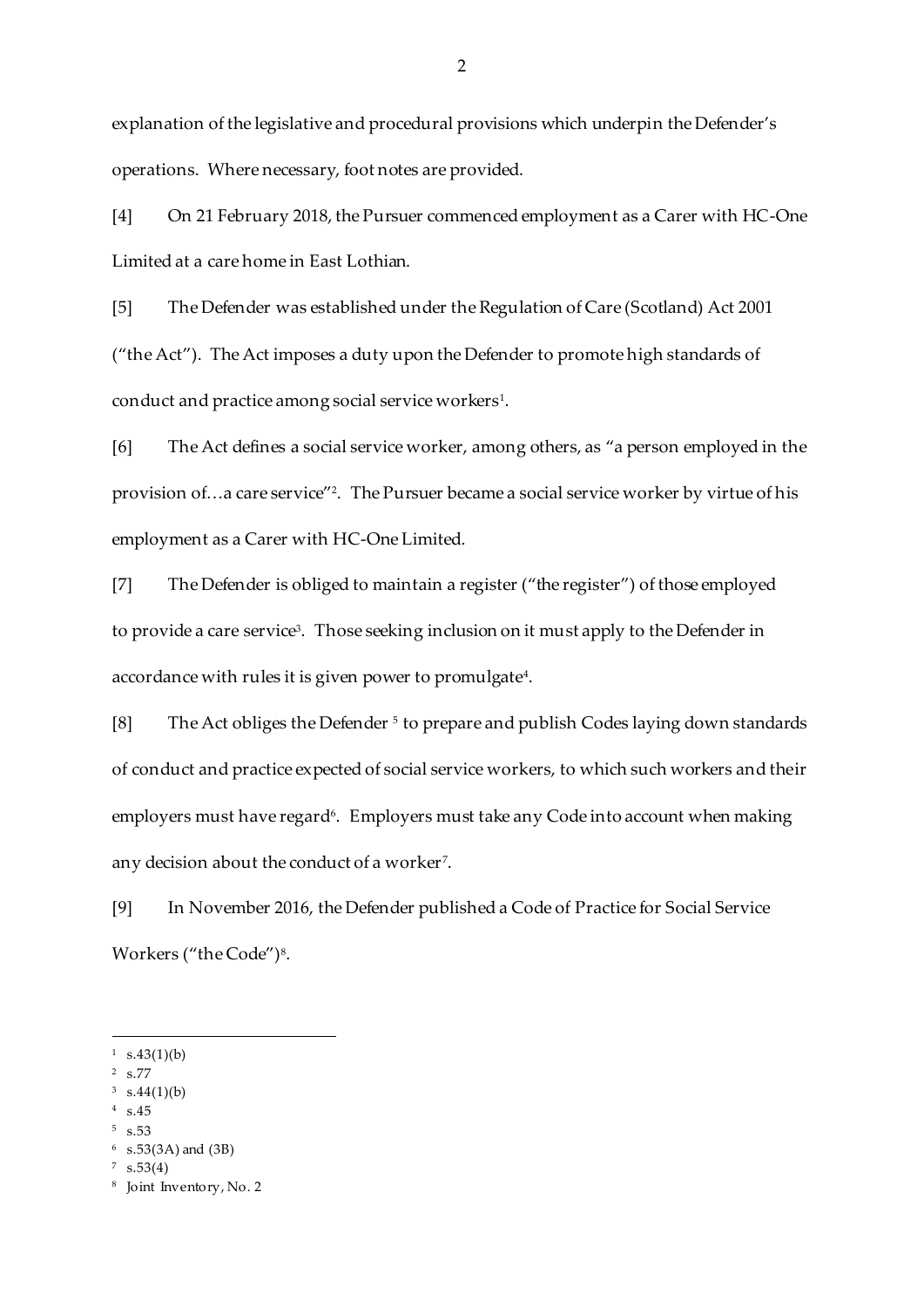[10] The Pursuer applied to the Defender to include his name on the register. On 19 April 2018, the Defender approved his application. Consequently, the Pursuer's conduct at work became subject to the 2016 Code.

[11] On 1 October 2018, an incident occurred between the Pursuer and a 76 year old resident in the dining room at the care home. The incident was witnessed by ER, an employee of HC-One, and BH, the husband of another resident.

[12] Immediately following the incident, HC-One suspended the Pursuer from employment. The Home Manager, NF, then carried out an internal investigation into the incident, during which she spoke to the Pursuer and took statements from ER and BH.

[13] On 11 October 2018, HC-One held a disciplinary hearing with the Pursuer. On 15 October 2018, it dismissed him from employment<sup>9</sup>.

[14] On 25 October 2018, HC-One referred the details of the incident to the Defender. The documents it sent with the referral included copies of the statements NF obtained from ER and BH and of a Minute of the Disciplinary Meeting held with the Pursuer $^{\scriptstyle 10}$ .

[15] With effect from 1 October 2001, under powers conferred by the Act<sup>11</sup>, the Scottish Ministers promulgated the Scottish Social Services Council (Appointments, Procedure and Access to the Register) Regulations 2001<sup>12</sup> ("the Regulations"). The Regulations *inter alia* permit the Defender to appoint committees and such committees to appoint sub-committees<sup>13</sup>.

 $\overline{a}$ 

<sup>9</sup> Joint Inventory No. 14, pages 781 - 782

<sup>10</sup> Joint Inventory No. 14, pages 619 - 680

 $11$  s.56(1)(b)

<sup>12</sup> SSI 2001/303

 $13$  Regulations  $8(1)$  and  $(2)$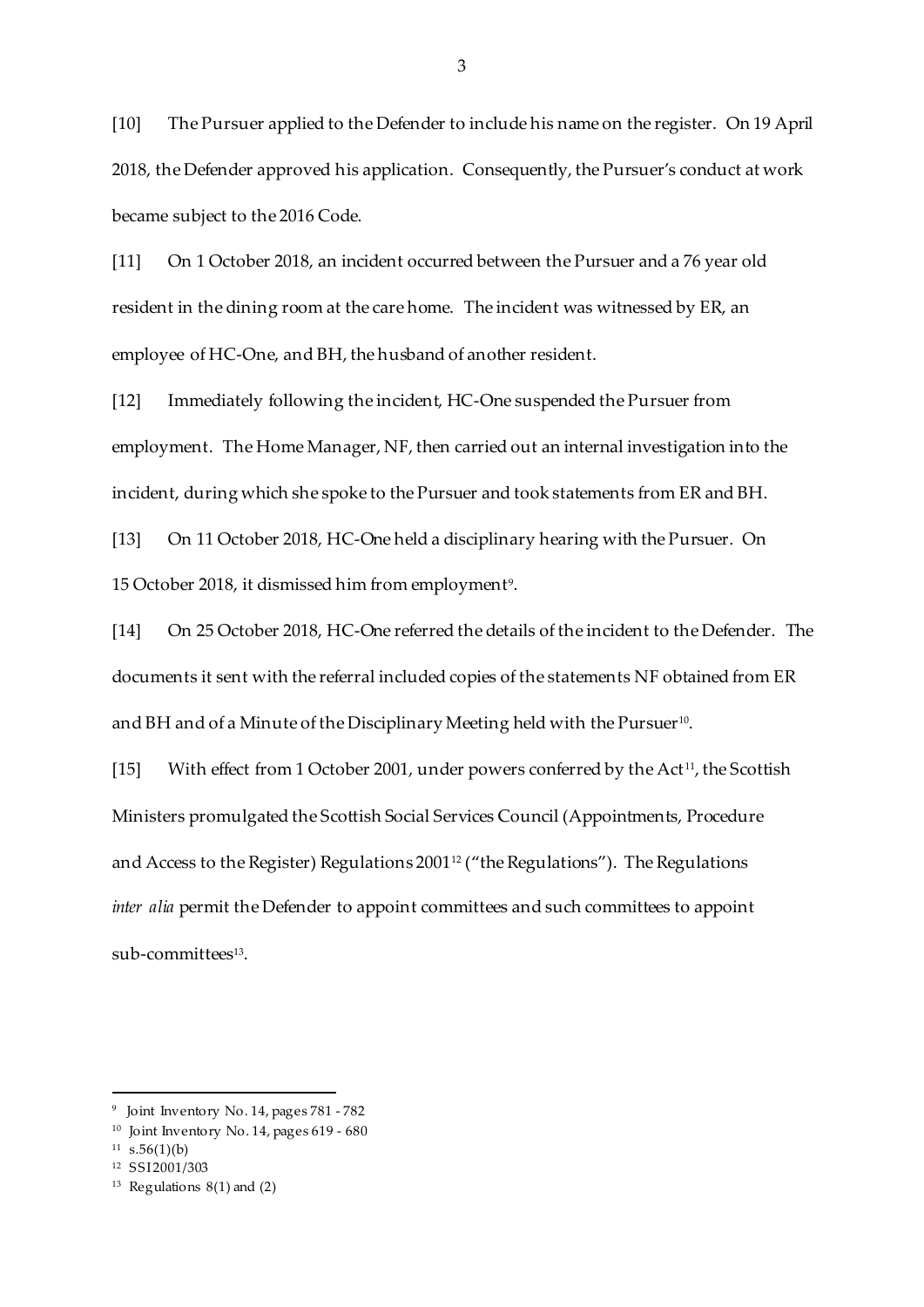[16] The Act also obliges the Defender to promulgate rules with the consent of the Scottish Ministers to determine the circumstances and the means by which a person's name may be removed from the register $^{\scriptstyle 14}$ .

[17] In 2016, the Defender promulgated Fitness to Practise Rules 2016 which it later amended by Fitness to Practise (Amendment) Rules 2017. The 2016 Rules as amended are referred to by the Defender as The Combined Fitness to Practise Rules 2017 ("the Rules"15).

[18] The Rules permit the Defender to form a Panel<sup>16</sup> to decide *inter alia* whether a registered worker's fitness to practise is impaired and, if so, any sanction to be imposed<sup>17</sup>. The Panel is a sub-committee of the Defender's Fitness to Practise Committee<sup>18</sup>.

[19] If the Defender receives an allegation about a registered worker which it considers, if proved, would be likely to result in a finding that the worker's fitness to practise would be impaired<sup>19</sup>, it may enquire into the allegation<sup>20</sup> and/or investigate it. If it takes the latter course, it must inform the worker and any employer <sup>21</sup> . During an investigation, the Defender may, with the worker's consent, impose a Temporary Suspension Order.

[20] Following any investigation, if the Defender considers there is a real prospect of a finding of impairment and consequent sanction of the worker, it may refer determination of the allegation to a Panel<sup>22</sup>.

[21] In that event, the Defender is obliged to inform the worker and any employer of the allegation and referral and give reasons why it considers the worker's fitness to practise has

 $\overline{a}$ 

- <sup>16</sup> Rule 7.1
- <sup>17</sup> Rule 7.3(b) and Schedule 2
- <sup>18</sup> Rule 7.2
- <sup>19</sup> Rule 8.1

<sup>21</sup> Rules 8.2 and 8.3

<sup>14</sup> s.49

<sup>15</sup> Joint Inventory, number 4

<sup>20</sup> Rule 8.2

<sup>22</sup> Rules 9.1(c), 9.3(a) and 9.5(a)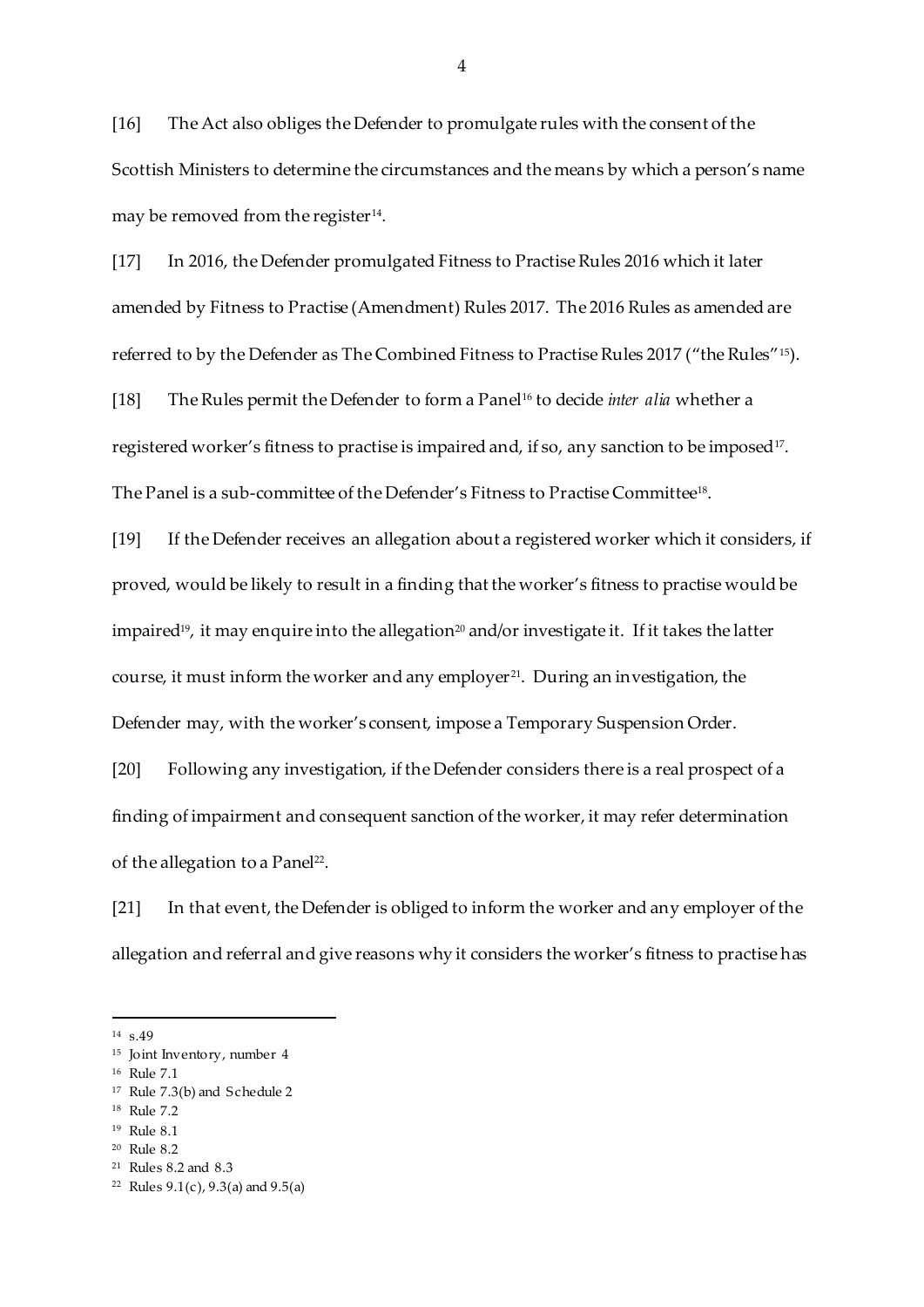been impaired<sup>23</sup>. Within 21 days, the Defender must send the evidence on which it intends to rely to the worker $^\mathrm{24}.$ 

[22] On receipt of HC-One's referral, the Defender considered that the allegation against the Pursuer could result in a finding that his fitness to practise was impaired. It then carried out its own investigation.

[23] With the Pursuer's consent, the Defender temporarily suspended the Pursuer's registration for a period of nine months from 16 November 2018<sup>25</sup> .

[24] During its investigation, the Defender took two further statements from  $ER^{26}$ , one from BH<sup>27</sup> and asked the Pursuer to complete and return a Personal Statement form. The Pursuer did so on 10 February 2019. He included a copy of a statement of his recollections of the incident<sup>28</sup>.

[25] After concluding its investigation, the Defender advised the Pursuer that it intended to seek removal of his name from the register. On 3 August 2019, the Pursuer advised the Defender he was not prepared to agree to that course<sup>29</sup>. On 9 September 2019, the Defender e-mailed the Pursuer to advise that a final hearing in relation to the allegations would take place between 25 and 28 November 201930.

[26] The Defender then requested a Panel consider allegations that on 1 October 2018:

- (a) the Pursuer slapped the resident's face and
- (b) his actions caused reddening to the resident's face

 $\overline{a}$ 

<sup>28</sup> *ibid*, pages 721 - 727

<sup>30</sup> *ibid*, pages 728 - 729

<sup>23</sup> Rules 11.1 - 11.3

<sup>24</sup> Rule 12.1

<sup>25</sup> Rule 9; Joint Inventory, number 14, pages 713 - 714

<sup>26</sup> Joint Inventory, numbers 8 and 9

<sup>27</sup> Joint Inventory, number 14, pages 713 – 714

<sup>29</sup> *ibid*, page 728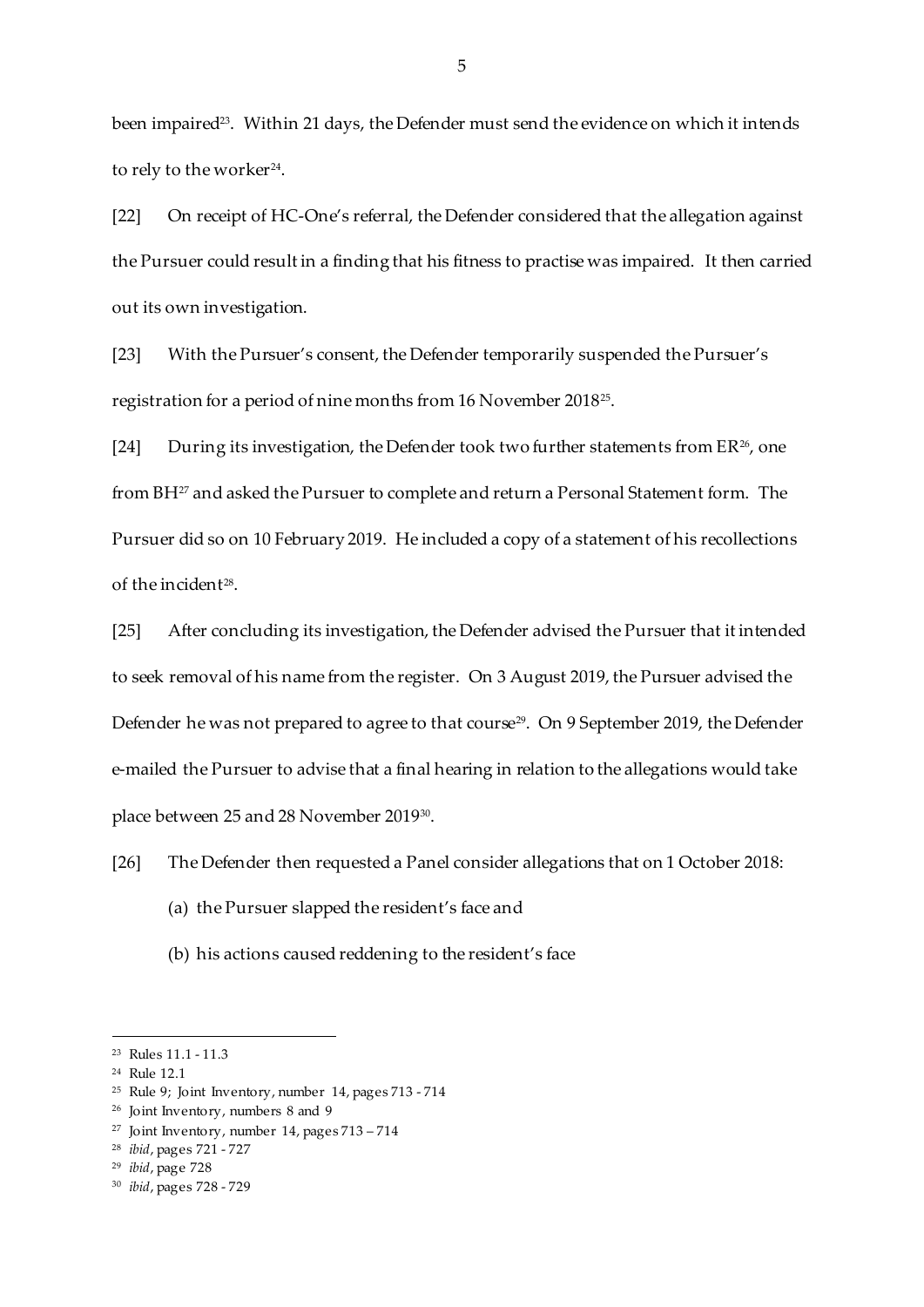[27] In response, the Clerk to the Panel assigned 14 October 2019 as a Case Management Meeting ("CMM")<sup>31</sup> and appointed a solicitor, Alistair Murdoch, as its Chair<sup>32</sup>.

[28] In advance of the CMM, the parties were obliged to lodge with the Panel and exchange details of any evidence, further evidence, witness lists, their availability for a final hearing and other relevant information $^{\scriptscriptstyle 33}$ . A CMM Chair and Clerk are obliged to use such information to enable a hearing date to be assigned to determine the allegation made $^{\scriptscriptstyle 34}$ .

[29] Copies of the documentary evidence lodged in advance of the CMM, copied to the Pursuer and made available to the Panel at the final hearing have been lodged in process $^{\text{35}}$ . The evidence includes two copies of the statements taken from ER and BH by HC-One<sup>36</sup>, of HC-One's interviews with the Pursuer<sup>37</sup>, a Minute of the Pursuer's Disciplinary Hearing on 11 October 2018, copies of a statement he voluntarily provided at it <sup>38</sup>, of the Personal Statement, of accompanying documentation provided to the Defender by the Pursuer and copies of the documents which HC One submitted to the Defender.

[30] The CMM on 14 October 2019 was held by teleconference and was continued to 30 October 2019. Both meetings were chaired by Mr Murdoch. The Pursuer represented himself and Rebecca Mudie, a solicitor employed by the Defender, appeared as its Presenter. [31] At the first CMM, the Presenter intimated she wished to lead evidence from ER and BH. The Pursuer intimated he wished to lead the same witnesses and NF. He also advised that Steven Streets, a Lay Representative, would appear for him at the final hearing assigned

 $\overline{a}$ 

- <sup>32</sup> Rule 13.1 and Paragraph 13 of Schedule 2
- <sup>33</sup> Rules 12.2, 12.4 and 14.1 14.3
- <sup>34</sup> Rules 14.4 and 14.7 14.8
- <sup>35</sup> Joint Inventory, no. 14

<sup>37</sup> *ibid*, pages 645 - 647

<sup>31</sup> Rules 13.1 - 13.2

<sup>36</sup> *ibid* (i) pages 639 - 640 and 641 (ii) pages 771 - 772

<sup>38</sup> *ibid*, pages 783 - 786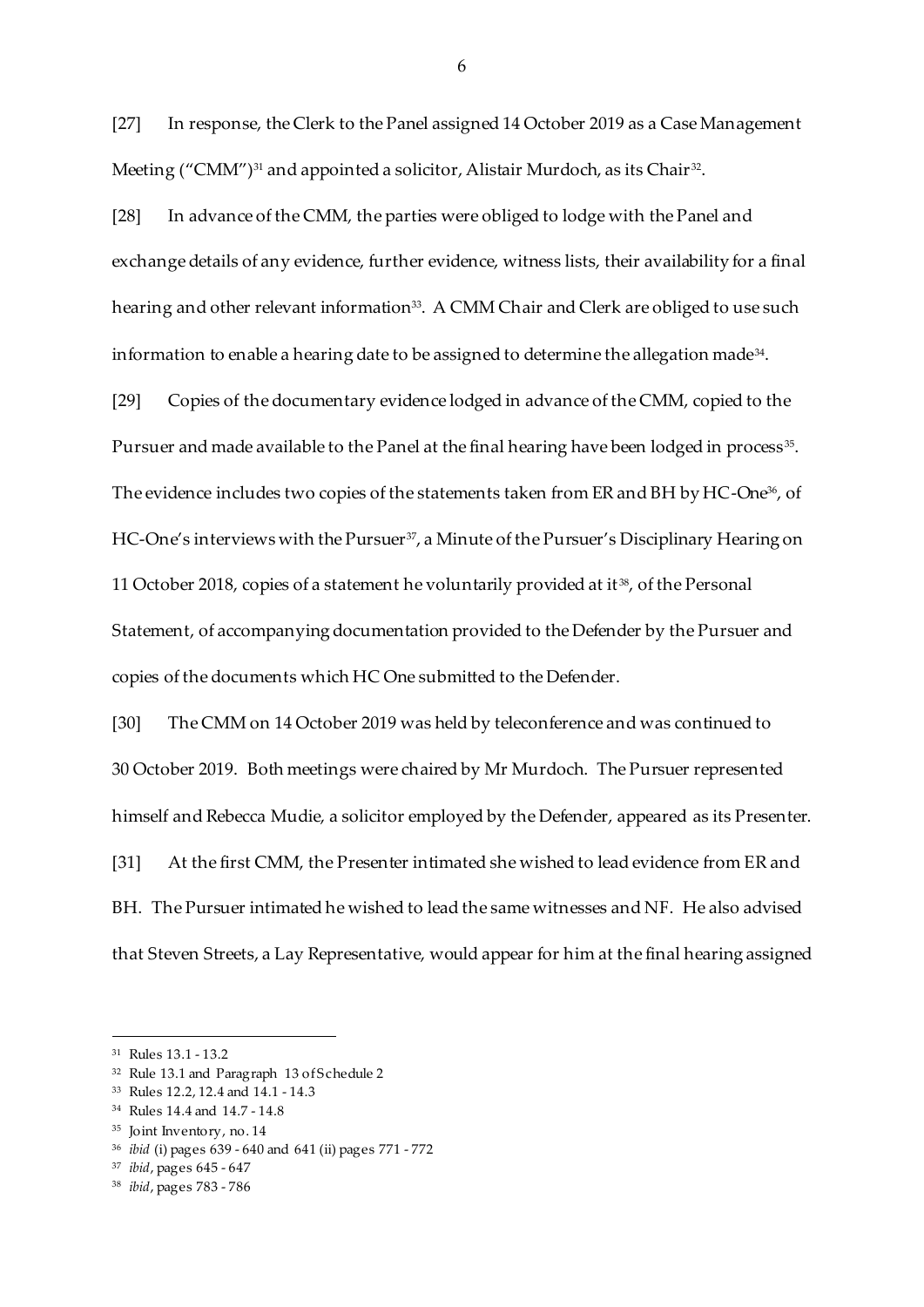for 25 to 28 November 2019. The Presenter suggested the Pursuer lead NF on the first day. The CMM was continued to 30 October for the Defender to ascertain whether she would be available to give evidence.

[32] At the continued CMM, agreement was *inter alia* reached that NF would give evidence on the first day.

[33] Minutes of the two CMMs were prepared by the Clerk and circulated<sup>39</sup>.

[34] The Rules provide that a final hearing must be conducted in three sequential stages findings of fact<sup>40</sup>, whether the findings of fact impair a worker's fitness to practise<sup>41</sup> then what, if any, sanction should be imposed<sup>42</sup>. If the Defender fails to prove its case at Stage 1, the allegation must be dismissed $\rm ^{43}$ . Either party may lead evidence at any stage $\rm ^{44}$ .

[35] Evidence was led during Stage 1 of the Pursuer's hearing. On 25 November, ER's examination in chief was taken in the morning. As NF was only available on that day, her evidence was interposed that afternoon. On the morning of 26 November, the evidence of BH was also interposed before ER was cross and re-examined. The Panel also asked questions of each witness.

[36] Thereafter, Mr Streets intimated that the Pursuer was not to give evidence himself. The Panel then heard submissions on Stage 1 from the Presenter and Mr Streets and adjourned to consider its Stage 1 decision.

[37] On the morning of 27 November, the Chair intimated the Panel found allegation (a) proved and allegation (b) not proved.

<sup>39</sup> Joint Inventory, no's 13 and 5

<sup>40</sup> Rules 15.1(a) and 18

<sup>41</sup> Rules 15.1(b) and 19

<sup>42</sup> Rules 15.1(c) and 20

<sup>43</sup> Rule 18.10

<sup>44</sup> Rules 18.3 - 4, 19.4 - 5 and 20.5 - 5A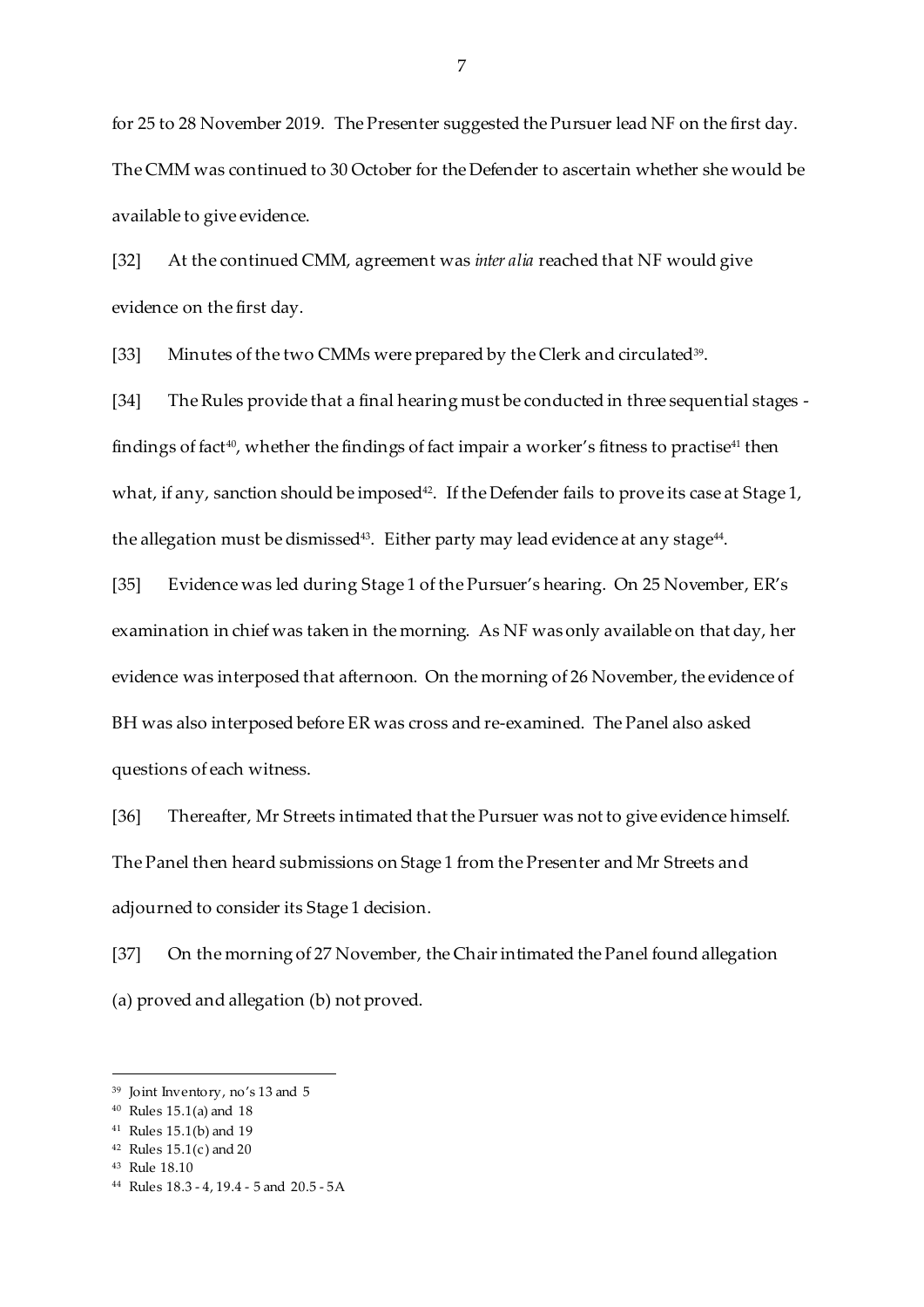[38] Before the Panel moved to Stage 2 of the hearing, Mr Streets read out a statement on behalf of the Pursuer<sup>45</sup> in which he stated the Pursuer felt "it did not make any sense to waste the Panel's time debating his impairment" as the Panel had "already indicated…that he must be impaired to some degree or other" and the Pursuer did not accept de-registration under any circumstances. He and the Pursuer then left the hearing and did not further participate in it.

[39] After considering the circumstances, the Panel resolved to conduct the remainder of the hearing in the Pursuer's absence<sup>46</sup>. After hearing submissions on impairment from the Presenter that afternoon and considering them the following morning, it then determined that the Pursuer's fitness to practise was impaired.

[40] The Panel moved to consider Stage 3. After hearing and considering further submissions from the Presenter, the Panel ordered that the Pursuer's name be removed from the register $47$ .

[41] A transcript of proceedings at the Panel hearing recording the foregoing has been prepared and lodged in process $^{\rm 48}.$ 

[42] The Panel subsequently issued formal Notice of its Decision<sup>49</sup>.

[43] On 19 December, the Pursuer lodged the present Summary Application under s.51 of the Act, by which he seeks to appeal against the Panel's decision.

[44] s.51 provides:

"Appeal against decision of Council

(1) A person given notice under section 50(2) of this Act of a decision to implement a proposal may, within fourteen days after that notice is given, appeal to the sheriff against the decision.

**<sup>45</sup>** Transcript 27 November, pages 9 - 11

<sup>46</sup> Rule 35

<sup>47</sup> Transcript, 28 November, page 19

<sup>48</sup> Joint Inventory, number 17

<sup>49</sup> Rule 22.3, Joint Inventory, No 3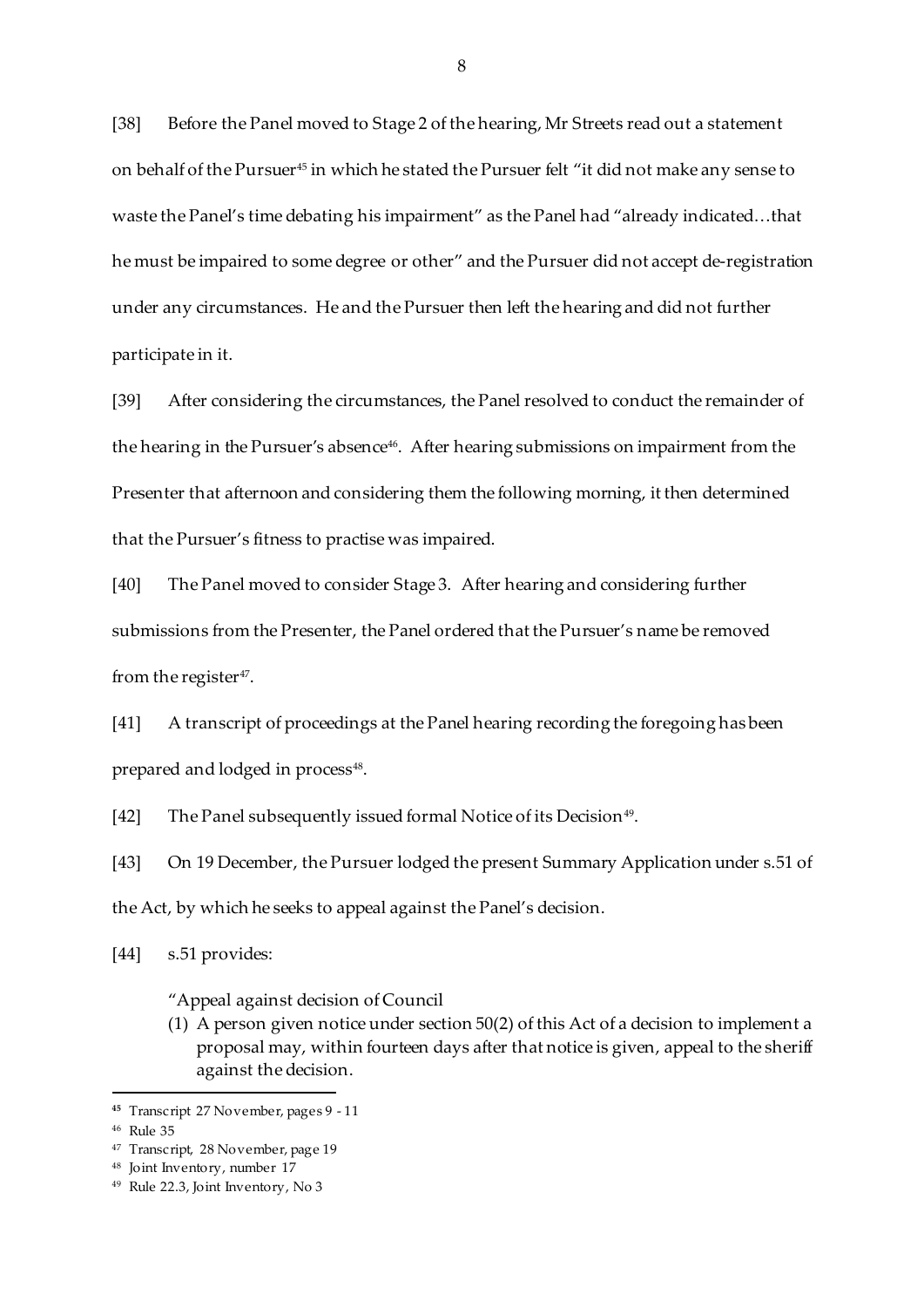- (2) On such an appeal the sheriff may  $-$ 
	- (a) confirm the decision; or
	- (b) direct that it shall not have effect.
- (3) The sheriff shall also have power, on such an appeal—
	- (a) to vary any condition which, by virtue of section 46 of this Act, is in force in respect of the person;
	- (b) to direct that any such condition shall cease to have effect; or
	- (c) to direct that a condition which the sheriff thinks fit to impose shall have effect in respect of the person."

#### **Procedural history**

[45] The case called before me for a final hearing by WebEx on 9 July 2021. In advance, written submissions for each party, a Joint Minute of Admissions and Joint Productions were lodged. It was agreed no evidence needed led and that parties agreed the relevant principles in the cases cited.

[46] Richard Sutherland appeared for the Pursuer as his Lay Representative, having also been present at the Panel hearing as the Pursuer's supporter. Mr Nelson, solicitor, appeared for the Defender. Each adopted their written submissions and expanded upon them. At what I thought was the conclusion of the hearing, Mr Sutherland indicated he had many other points to raise. Consequently, by agreement, I allowed time limited periods for Mr Sutherland to lodge supplementary written submissions, for Mr Nelson to respond and continued the hearing to 6 August.

[47] Mr Sutherland subsequently lodged a further 50 pages of submissions and Mr Nelson a brief response. After considering these and further verbal submissions on 6 August, I made *avizandum*.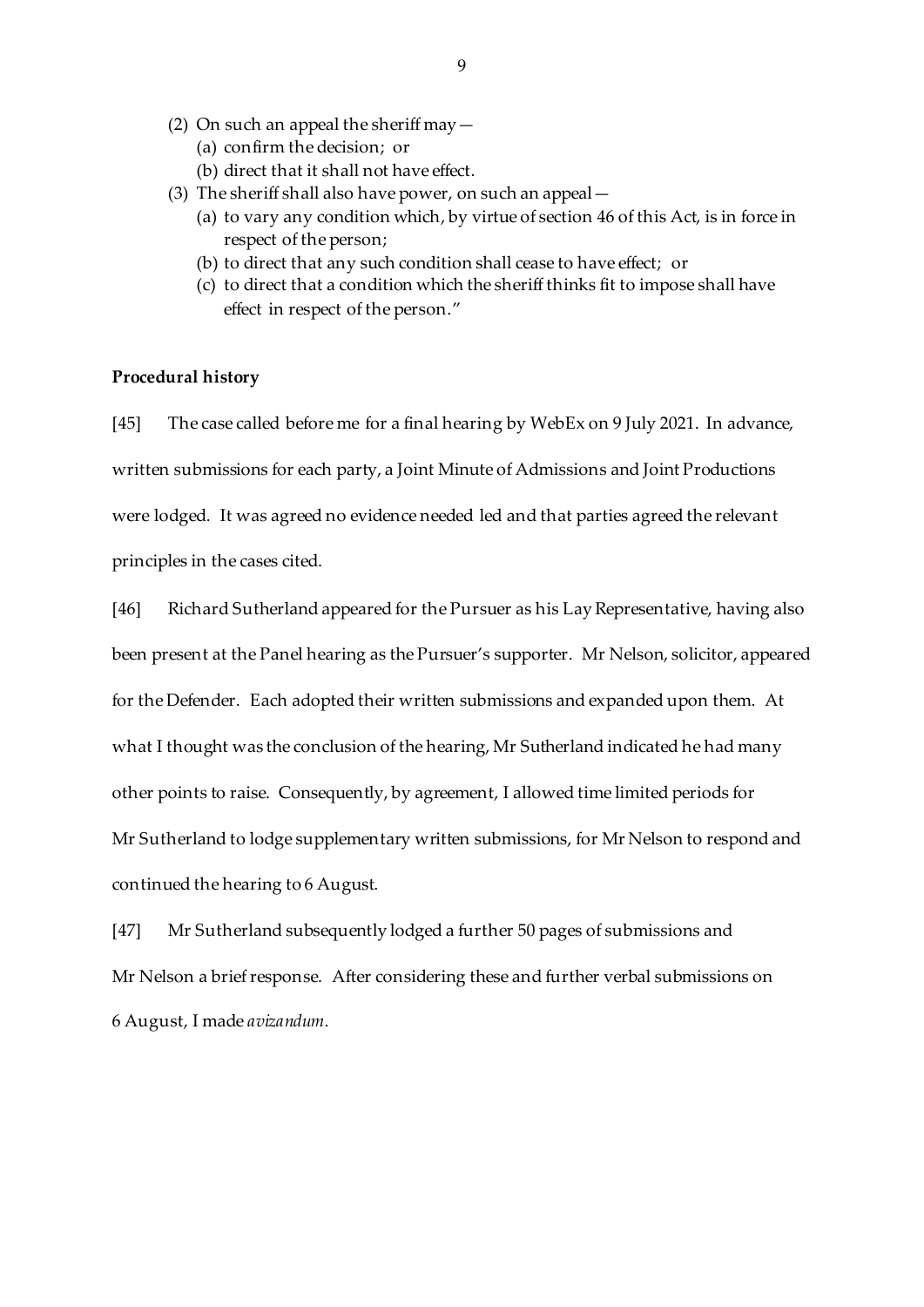### **Pursuer's submissions**

[48] The Pursuer's crave asks the Court to overturn the Panel's Findings in relation to fact and impairment and to have all records of them amended as the Defender's and the Panel's reasoning and the processes they adopted during the investigation of the allegation against the Pursuer and during the Panel hearing were plainly wrong and manifestly inappropriate. [49] Supporting submissions were advanced on Record, during the hearing and in writing. As there was a degree of overlap, I have consolidated them where necessary. Though not all are foreshadowed in the pleadings, I have afforded the Pursuer a degree of latitude as neither he nor his representative are legally qualified, a course to which I did not understand Mr Nelson to object. Though Mr Sutherland did not ultimately rely on all his submissions, I have recorded each for fullness.

[50] The Panel was obliged to, but failed, to ask the Pursuer whether he admitted impairment of his fitness to practise $^{\rm 50}.$  Consequently, its decision was flawed.

[51] The Defender's decision to impose a Temporary Suspension Order on the Pursuer in November 2018 was unreasonable, unfair and disproportionate. This submission was not insisted upon.

[52] During its investigation of the allegation, the Defender did not act reasonably, as it unfairly obtained and relied upon witness statements which did not independently record the witnesses' evidence.

[53] The Defender's investigation did not follow ACAS model procedures, nor did the Defender timeously disclose to the Pursuer evidence from it which it intended to rely on at the final hearing.

<sup>50</sup> Rule 19(1)(a)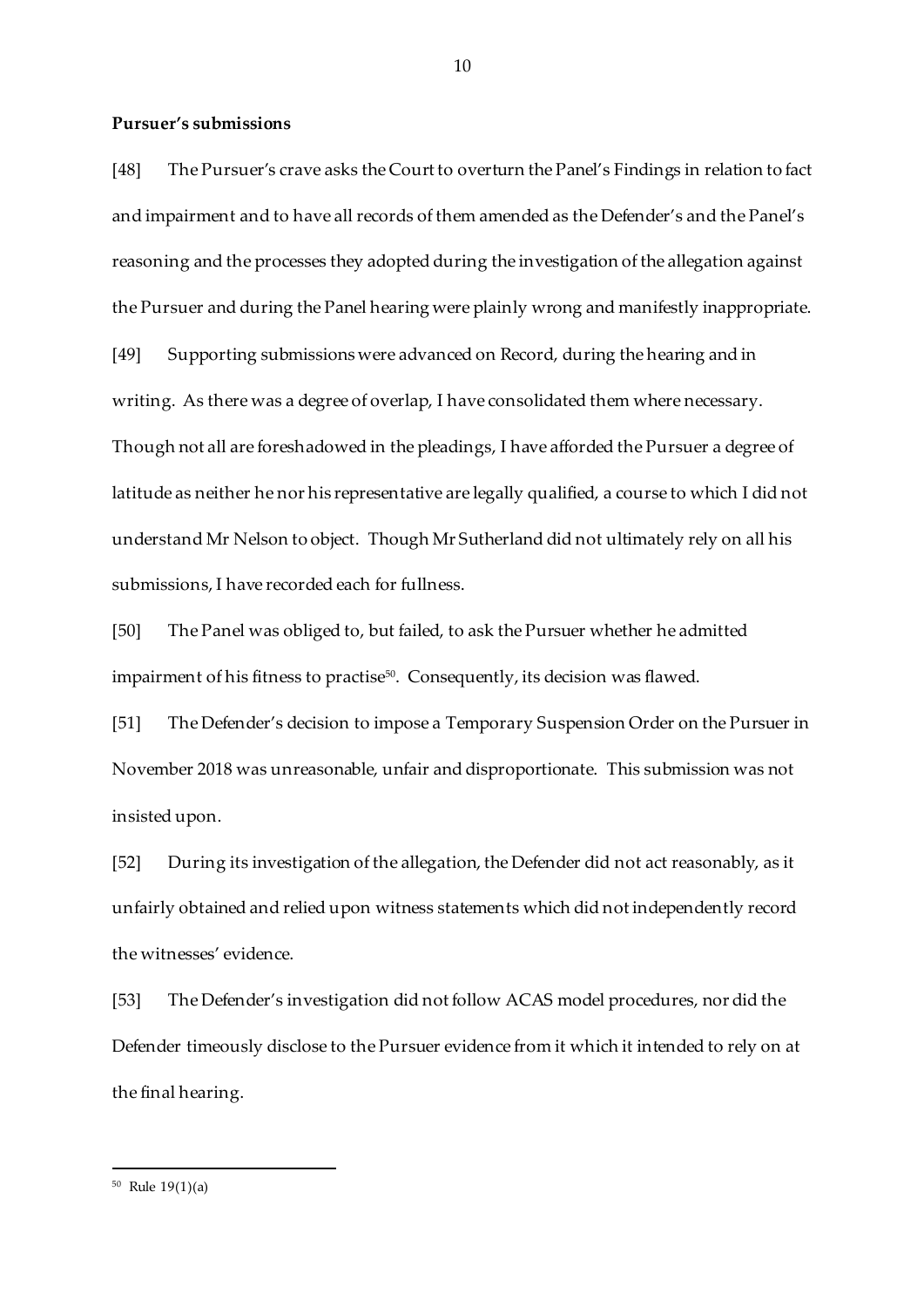[54] On the evidence available to it, the Panel's decision was unfair and unreasonable. Almost all of ER's evidence which it relied on was confused and contradictory. The Panel ignored contradictions about the distance between the incident and her and on the time gap between the resident striking the Pursuer and the Pursuer making contact with him.

[55] The Presenter and the Panel both erroneously concluded that BH was predisposed to support the Pursuer and wrongly disregarded his evidence. Again, this point was not insisted on.

[56] BH became confused in his evidence as the Presenter and Panel both badgered him. Reference was made to the Hearing transcript and/or recording.

[57] The Panel ought to have attached more weight to the evidence of the Pursuer and BH, especially as the latter corroborated the former's evidence that he was crouching down when the incident occurred and contradicted ER, who maintained the Pursuer had been standing.

[58] Even on the balance of probability, there was no evidence of weight or value against the Pursuer. The Panel came to plainly wrong decisions on the evidence presented (*Southall* v *GMC* 2010 EWCA Civ 407 at para 47) as it was so unreliable. The Panel did not examine all the facts in a balanced and thorough manner.

[59] The Defender's investigation and presentation of the allegation and the Panel's decision were not fair, reasonable or proportionate in the context of the Pursuer having been admittedly assaulted by a resident who had acted similarly in the past. This was not a case in which clinical or specialised evidence was crucial. It was open to the court to overturn the Panel's decision (*B* v *SSSC* 2012 SLT (Sh Ct) 199).

[60] In addition, the Panel attached no or insufficient weight to HC-One's failures to implement its policies designed to protect employees and prevent incidents occurring. The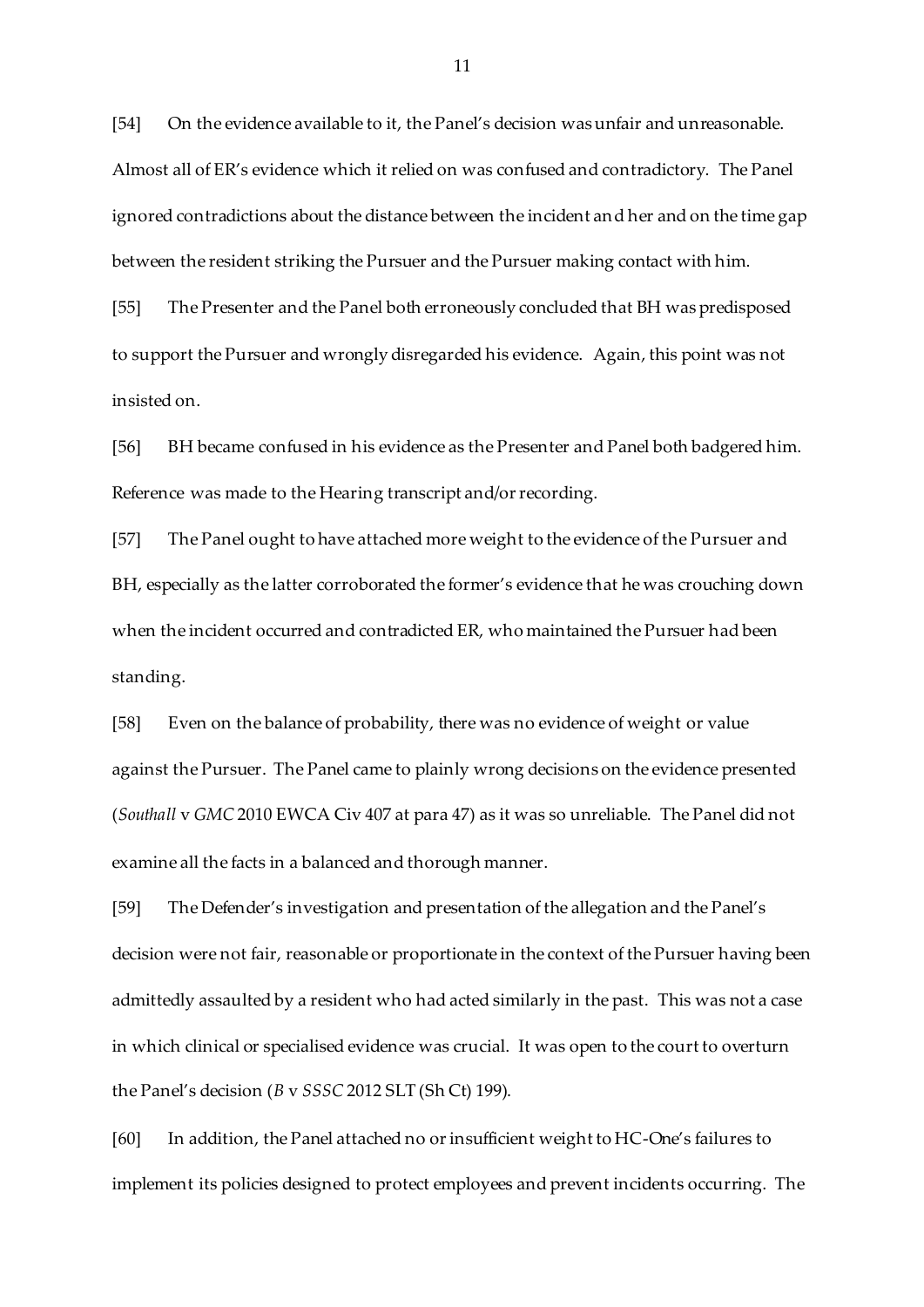availability of that evidence was considered at the continued CMM. The Panel Chair refused an intended line of cross examination to NF that HC-One Limited had previously acknowledged a need for further training and the Pursuer had raised concerns about prior to the incident $^{\mathsf{51}}$ . Other evidence in support of that conclusion was ignored by the Panel, in particular the appointment by HC-One of a Turnaround Manager to the home soon after the incident and changes it made to the care plans and policies, as was also confirmed during the continued CMM.

[61] The Panel's decision was also insufficiently balanced. On the one hand, it concluded it was unable to judge the severity of the assault on the Pursuer. On the other, it came to different conclusions, notably it was "unable to be sure, on the balance of probabilities, whether or not AA had actually struck your face" "there was no suggestion of duress" and the resident was simply "throwing his arm out" 52 .

[62] The Panel was not impartially constituted, its members having been appointed and paid for by the Defender. This demonstrated that it did not fairly and reasonably examine the evidence.

[63] The Pursuer had been disadvantaged and prejudiced by the evidence of NF being interposed with that led for the Defender.

[64] The Pursuer's departure at the conclusion of Stage 1 was entirely reasonable. He could not have further pled his case had he remained for a further two days. It was pointless for him to remain and make submissions at Stages 2 and 3 as case law restricted any appeal to Stage 1.

<sup>51</sup> Hearing transcript, page 124

<sup>52</sup> Notice of Decision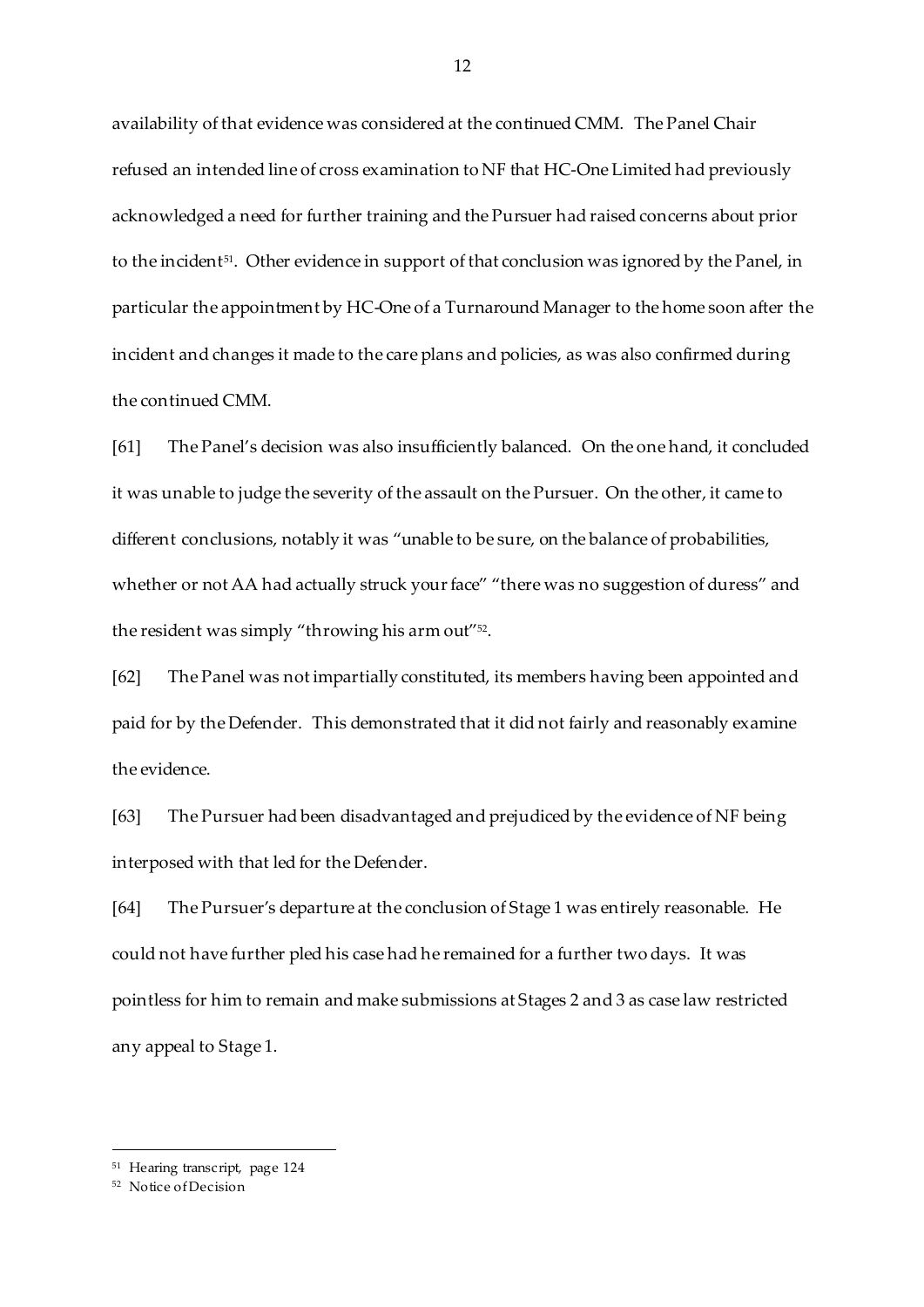#### **Defender's submissions**

[65] The written submissions for the Defender, while relevant, were also unnecessarily lengthy and repetitive. In part, I am sure that was necessitated by the manner in which the Pursuer's written case was presented. However, the degree of repetition, the various fonts and type sizes used within them all suggest they were drafted by committee and were insufficiently revised, an issue I leave the Defender to reflect on. The outcome, again, was that I have had to consolidate them.

[66] I was invited to sustain the Defender's pleas-in-law, to repel the Pursuer's pleas-in-law, to confirm the Panel's decision of 28 November 2019 in terms of s.51(2)(a) of the Act and to refuse the appeal.

[67] An appeal under s.51 complied with Article 6 of the ECHR (*Tehrani* v *United Kingdom Central Council for Nursing, Midwifery and Health Visiting* 2001 SC 581 as approved in *Smith* v *SSSC* 2015 SLT (Sh Ct) 103). There could be no violation of the convention if the proceedings were subject to subsequent control by a judicial body with full jurisdiction (*Bryan* v *United Kingdom* ECHR 1995 (Application 19178/91 at paras 46 and 47). The hearing before the Sheriff, whilst a full appeal, was a review not a re-hearing (*Michalak* v *GMC* 2017 HKSC 71 (at para 20). The phrase "full appeal" meant unrestricted control by a court with full Article 6(1) compliant jurisdiction.

[68] If the Pursuer's Article 6 rights had not been satisfied at the hearing, the court could take any necessary steps to ensure that they had been satisfied by the conclusion of the appeal. s.51 afforded the Sheriff wide powers to achieve those ends. Any unfairness in the Defender's proceedings could be corrected by review in the appeal, including examination of the evidence and productions. In that way the appeal prevented any breach of article from occurring in the first place.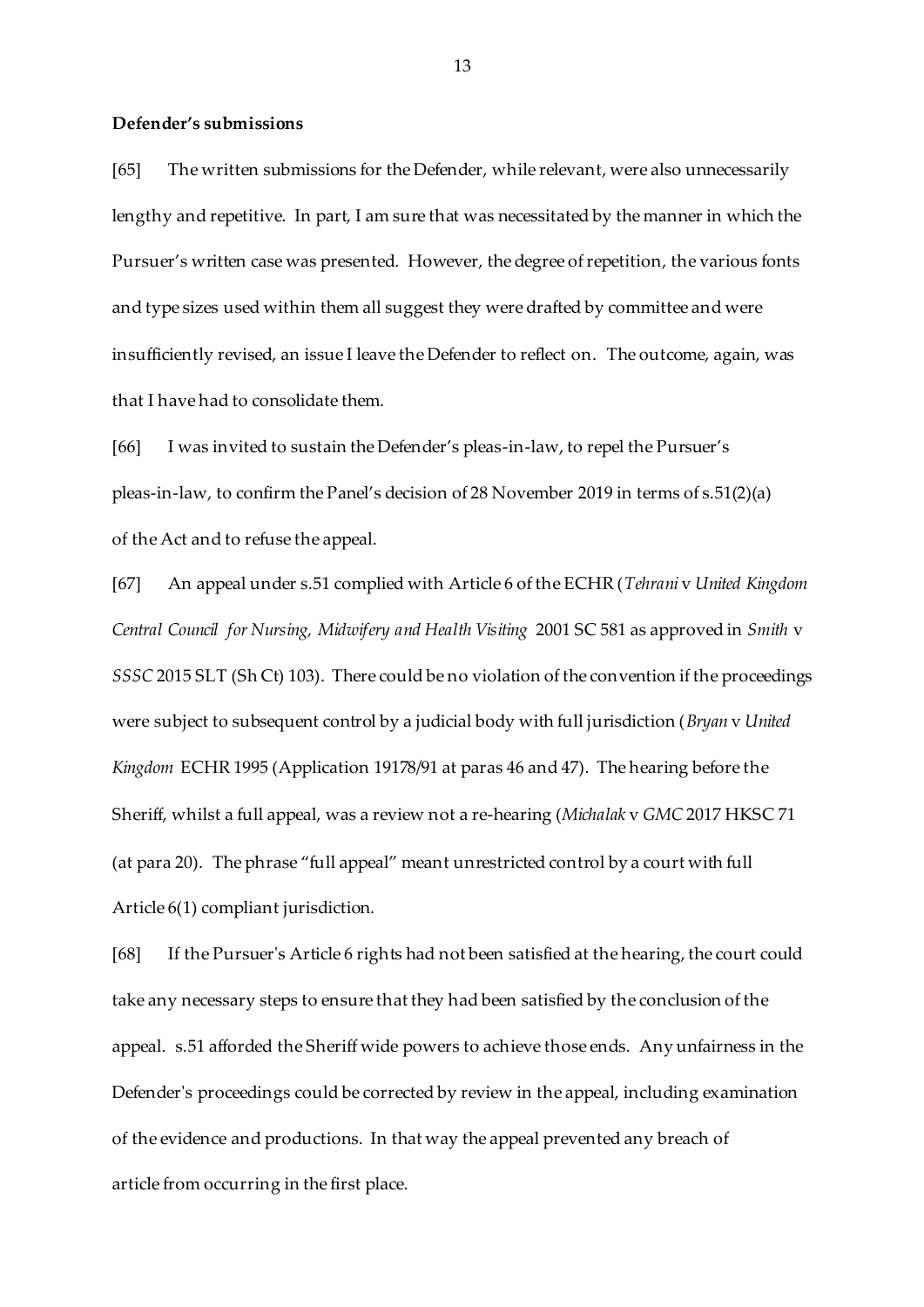[69] For this court to interfere with the decision at first instance there required to be a clear error, one which indicated that the Panel plainly went wrong in its determination (*LM* v *General Teaching Council for Scotland* [2020] CSIH 42; *X* v *GDC* 2020 CSIH 71 at paragraph 31). That had not occurred.

[70] There could be no question of the Panel's independence. It was constituted under the relevant legislative provisions and was comprised of competent Panel members. Such members were publicly recruited after interview for fixed terms and paid a daily rate for attendance to ensure no question or issue of advancement arose. They were not employed by the Defender, did not share its office, had no liaison with its Fitness to Practise Department nor could they access to its IT network. A clerk from the former selected each panel. The Chair was a solicitor in private practice. The Defender's Hearings and Fitness to Practise Departments were separate departments. In any event, as submitted, the Panel's independence and impartiality was preserved by the right of full appeal in s.51.

[71] The Panel's conduct of the hearing did not give rise to any appearance of bias. No fair minded and informed observer, having considered the facts, would have concluded there was a real possibility of bias against the Pursuer (*Helow* v *Advocate General for Scotland*  2009 SC (HL) 1 at para [14]). The Panel did not intervene excessively. The proceedings were procedurally fair, in accordance with the Rules.

[72] *Esto* there was procedural unfairness, there were no adverse consequences as the same result would have been reached.

[73] There was no failure to disclose evidence before the Hearing. All witness statements, whether given to HC-One or the Defender, and the former's investigative notes were disclosed before the CMM within relevant timescales.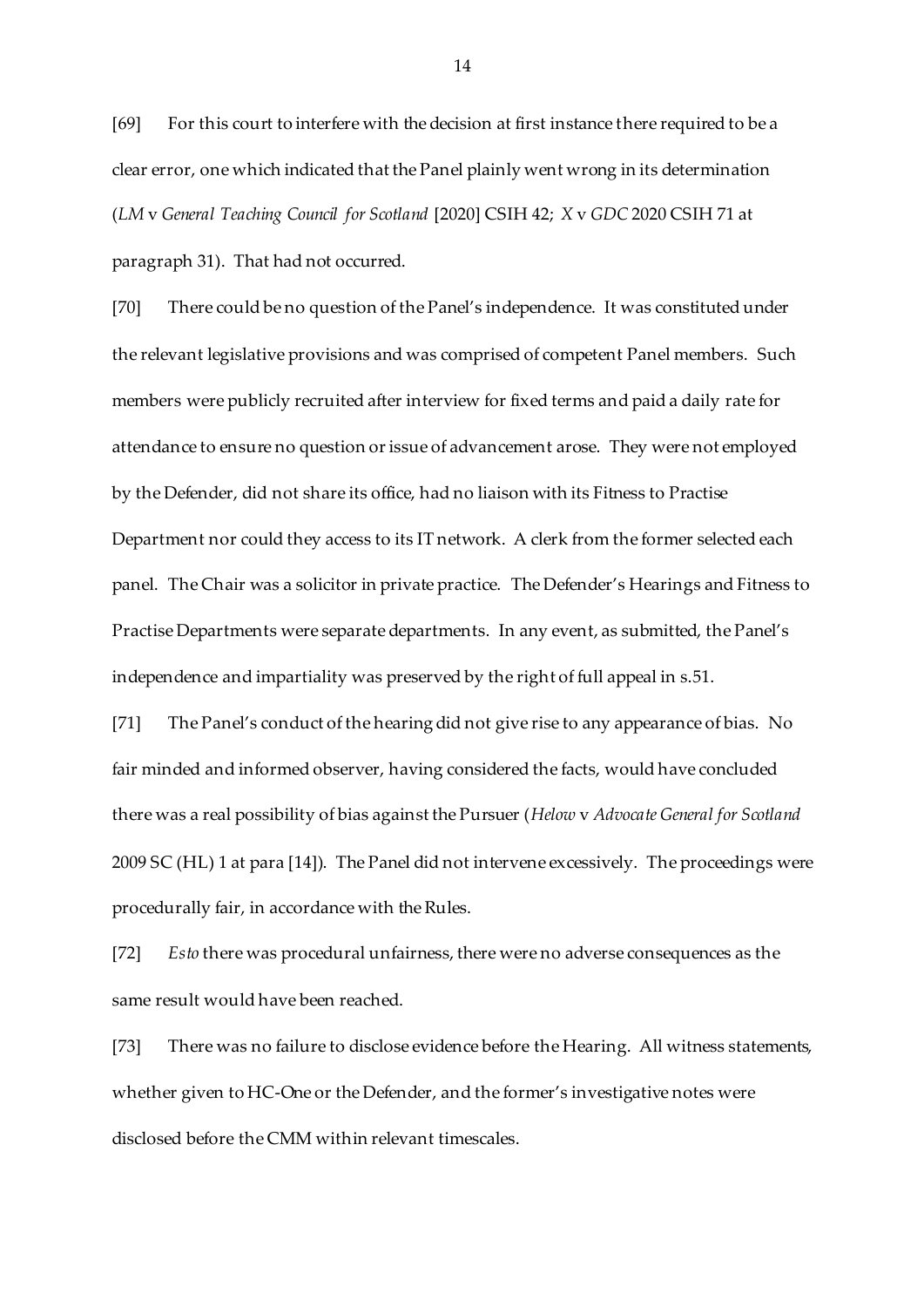[74] The Panel's findings in fact were not erroneous and were not sufficiently out of line with the evidence to indicate with reasonable certainty that the evidence has been misread (*Southall,* para 47). There was no basis for criticism of the order in which witness evidence was led. The Defender arranged for NF to attend as a courtesy at the Pursuer's request, had no power to compel her to do so and had always intended to call Ms Reynolds as its first witness. The order of witnesses who gave evidence and the interposing of NF to accommodate her availability were agreed. Had he wished NF to be led at a later date, Mr Streets could have sought an adjournment but did not do so.

[75] While NF's evidence was available to the panel before ER's cross-examination, the result was the same as her having been led later. Though there were inconsistencies between ER's statements and her evidence, she consistently maintained she saw the Pursuer strike the resident and that there was a pause before he did so.

[76] In context, it appeared the Pursuer made an informed choice not to give evidence because he considered that the panel would not believe ER. Though Mr Streets suggested the Pursuer did not do so as his English was inadequate, no prior indication of any such issue had been given at either CMM. Had it been, an interpreter could have been provided. However, evidence of the Pursuer's position was available to the Panel. It disclosed, by his own admission, that the Pursuer accepted he struck the resident and there was some form of delay before he did so.

[77] In combination, his comments and Ms Reynolds' evidence enabled the Panel to come to a reasoned decision. That and the legal advice given by the Chair were reasoned, legally correct and proportionate. All relevant issues were taken account of. No weight was attached to irrelevant issues. The decision showed ER evidence had become exaggerated over time and that some of her allegations were incorrect.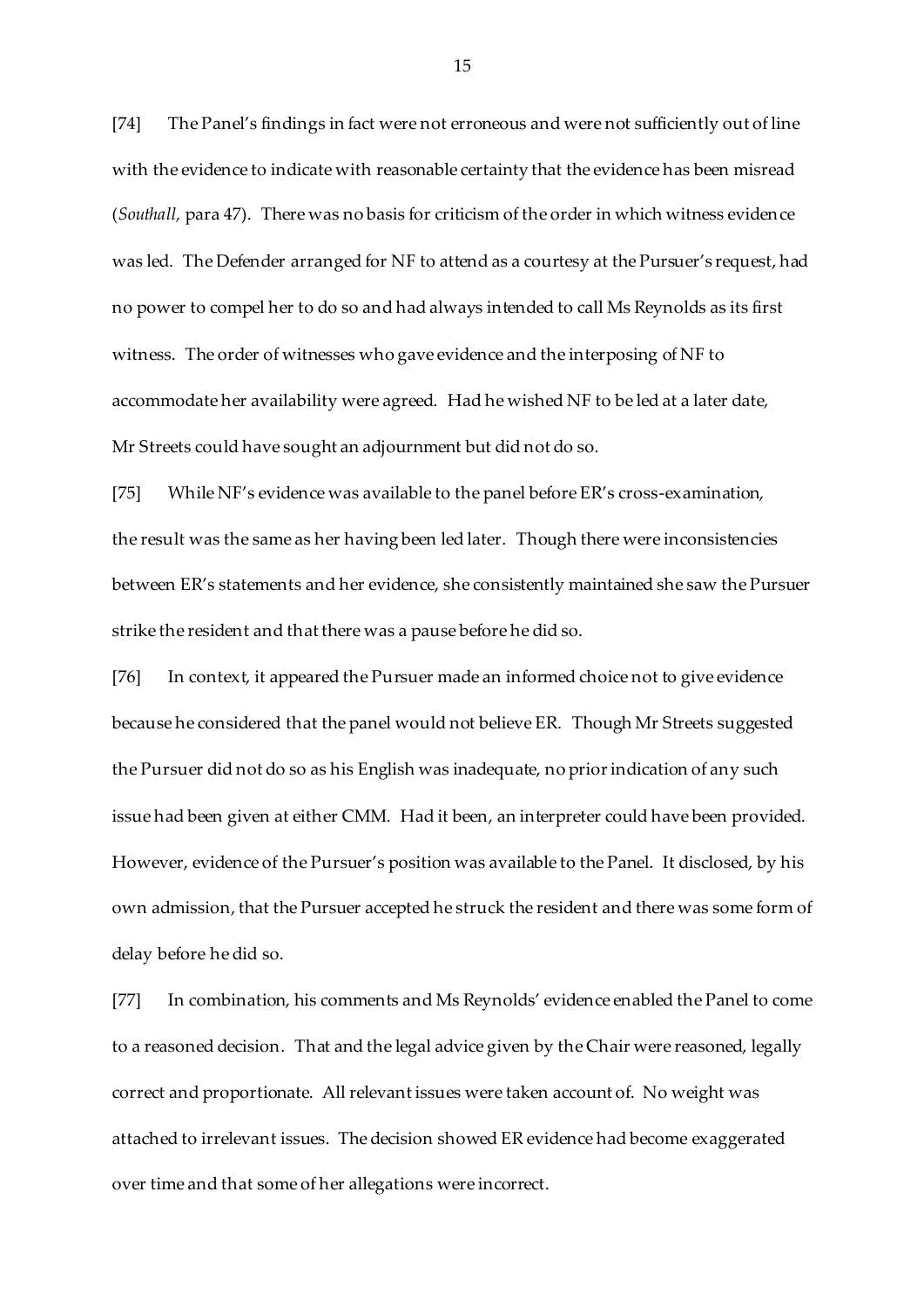[78] The Pursuer's decision to absent himself after Stage 1 was irrelevant. At Stages 2 and 3, when determining whether the Findings in Fact amounted to misconduct then sanction, the Panel acted in terms of Rule 36 by taking account of relevant issues, notably misconduct, public protection and public interest, insight, regret, remediation (*Roylance* v *GMC* 1 AC 311; *Cohen* v *GMC* 2008 EWHC 581; *CHRE* v *NMC and Grant* 2011 EWCA 927) and Decisions Guidance in relation to impairment of practice. In considering mitigation and sanction, it took account of submissions, references and the Decisions Guidance and relevant case law (*Bolton* v *the Law Society* EWCA Civ 32 38).

[79] As such, the Panel did not err in law or otherwise act unreasonably. Its decisions were neither plainly wrong nor manifestly inappropriate. There was no basis for a court, in the exercise of appellate jurisdiction, to interfere with them.

[80] The Pursuer's averment that the SSSC presenter failed to carry out "reasonable procedures" was neither specific nor supported by the evidence.

[81] The breach of Rule 8 (when the Chair failed to ask the Pursuer whether he admitted any part of the allegations) was an administrative oversight with no adverse consequences which was irrelevant to the operation and outcome of the hearing (*Zia* v *GMC* 2011 EWCA Civ 743 at para 46). Had the Pursuer been asked, he would not have admitted any part. Before and during the hearing, he could have chosen to do so had he wished. The consequence of the failure was that the Defender had been obliged to lead all available evidence to prove the allegations.

[82] The Pursuer's claim about the Temporary Suspension Order imposed in November 2018 was irrelevant, as the time for appealing it had expired 28 days after it was made and the Pursuer in fact consented to it.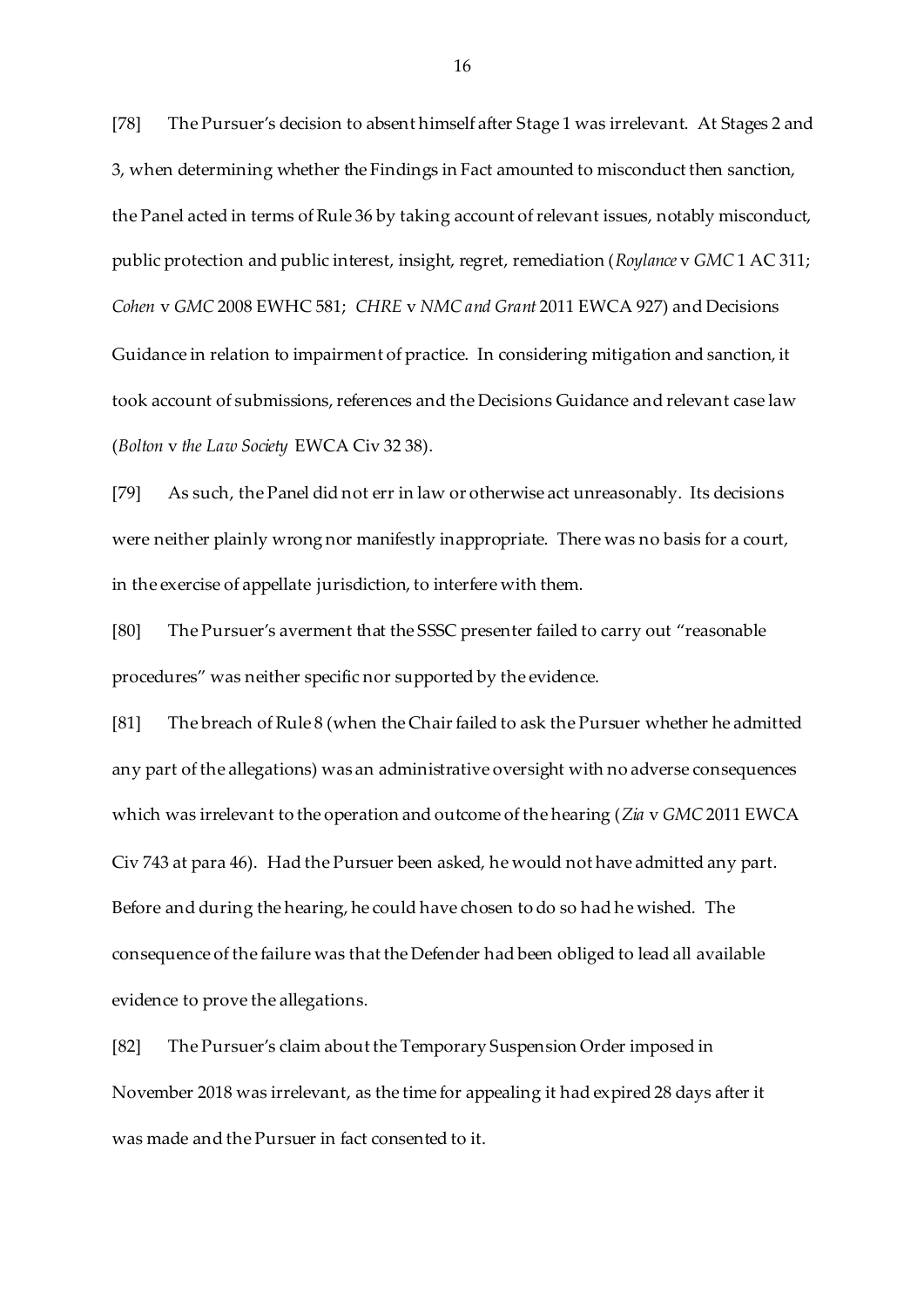[83] The Defender's investigation was carried out fairly and proportionately under the Rules. These required the Defender to independently investigate allegations, not to rely on an employer's investigation and papers and refer a case to a Panel based on them. As the Defender was required to obtain all available evidence for a Panel to be able to assess the facts of an allegation, then to decide whether it was sufficiently serious, nothing unfair or untoward had occurred.

[84] In any event, the issue was irrelevant, as the Panel concluded ER exaggerated the degrees of force and premeditation involved in the assault. Even if there had been enhancing and strengthening of the Defender's case, the Panel rejected those elements of her evidence. Nothing in the statements or evidence suggested professional unfairness or collusion on the part of the SSSC representative.

[85] The Pursuer's claims that the witness statement variations should stand alone and cast the Panel's decision into serious doubt was ill founded. Submissions by Mr Streets to that effect had correctly been rejected by the Panel.

[86] The claim that the Defender did not follow ACAS investigation procedures was irrelevant. There was no duty on the Defender to do so.

[87] The claim that the findings of the Panel were unfair, unreasonable and disproportionate was also baseless. That the Panel did not find parts of the allegations proved illustrated its careful consideration of the evidence. It was entitled to conclude that ER consistently maintained the Pursuer struck the service user and that there was a delay before he did so. That was also the information the Pursuer gave HC-One Limited. [88] There was no unreasonable, unfair or disproportionate treatment of BH, as the transcript showed. He was examined in a professional and courteous manner. The

Presenter's submissions on his evidence were justified, as were the Panel's conclusions. At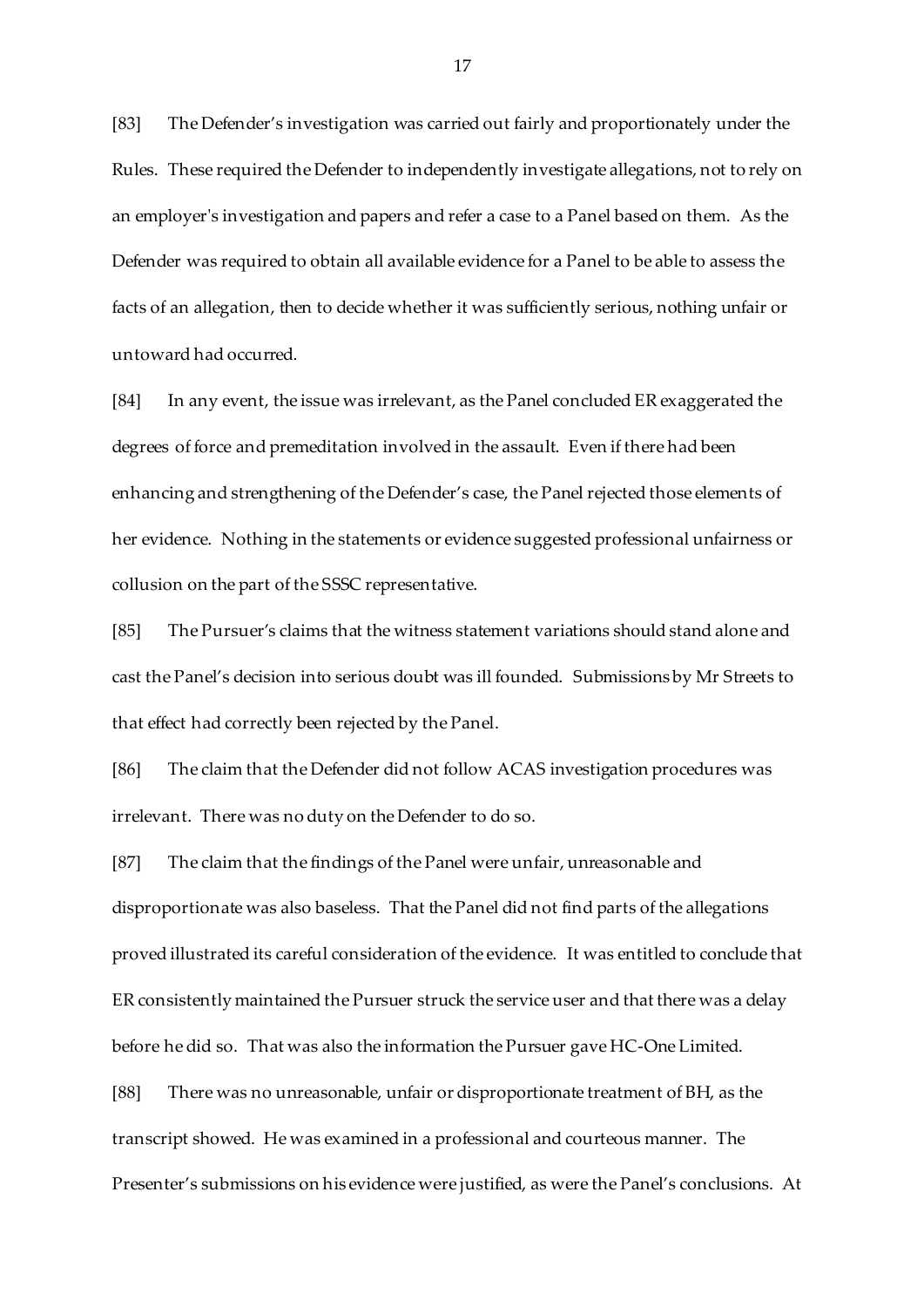no time did BH deny the Pursuer struck the service user. The submission that there was no evidence of weight or value against the Pursuer was absurd when the evidence of ER, BH and the written information was considered.

#### **Discussion**

[89] I need say no more about the Pursuer's submissions which he did not insist upon. [90] The Pursuer's submission that the Panel's decision was flawed by reason of its failure to ask him whether he admitted impairment to practise is misconceived. Put shortly, as the Defenders submitted, it was an administrative oversight of the type which is commonly excused by a court. As the Defender also submitted, the failure actually benefitted the Pursuer as it required the Defender to prove more, not less, of its case. In any event, it is manifestly plain that in advance of the hearing the Pursuer neither admitted any assault, impairment of his fitness to practise nor the imposition of any sanction.

[91] It is convenient to globally address the Pursuer's submissions that the Panel was not impartially constituted, its members having been appointed and paid for by the Defender, did not fairly and reasonably examine the evidence and that the Defender did not act reasonably by unfairly obtaining and relying upon statements which did not independently record the witness's evidence.

[92] In brief, those submissions all misapprehend the Defender's role generally, its discretion to investigate any allegation which it receives, its discretion to obtain statements when doing so, the status of a Panel and its role.

[93] The Act and the Rules *inter alia* require the Defender to fulfil two classes of function. First, it must maintain the register, promote appropriate standards of practice by registered workers and provide procedures to admit, remove and if necessary restore the names of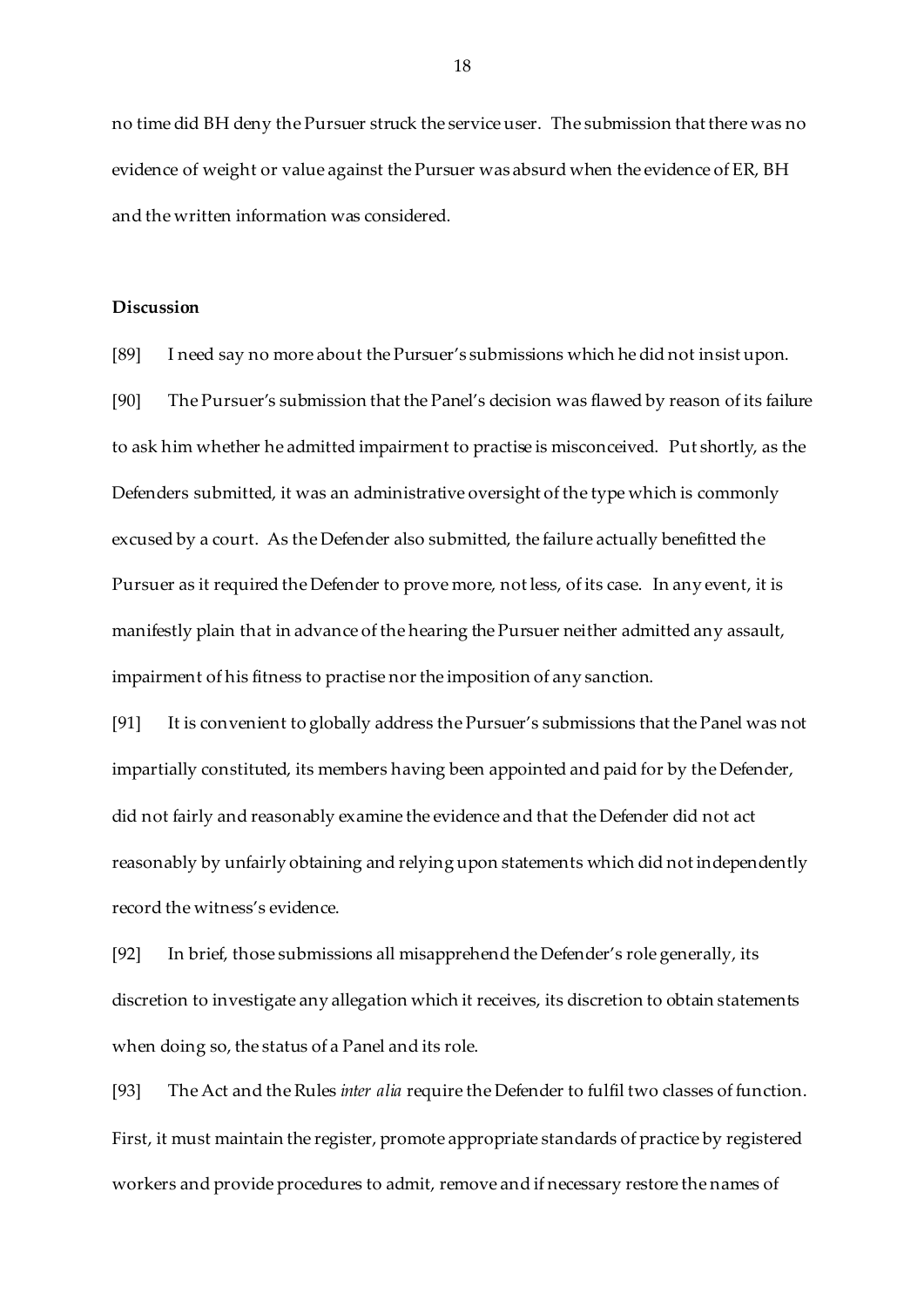workers from it. In the exercise of that function, the Defender published the Code, a document which the Pursuer admits he knew about and required to work under it.

[94] Second, the Defender must act as a gatekeeper if an allegation is made about a registered worker. In the exercise of that function, the Act, the Regulations and the Rules require the Defender to follow a defined procedural path.

[95] When it receives an allegation, the Defender must form an opinion on it. It must decide if the allegation is specific and relates to a named worker. If it does, the Defender must assess the allegation and come to a reasoned opinion - it must determine whether, if the allegation was proved, it would be likely to lead to a finding that the worker's fitness to practise was impaired $^{53}$ .

[96] Implicitly, if the allegation does not pass initial assessment, the Defender need take no further action. If it does pass that stage, the Defender must then decide whether to investigate it<sup>54</sup>.

[97] If an investigation commences, the Rules create a rebuttable presumption that the worker and any employer should be advised of the allegation<sup>55</sup>. During it, unfettered discretion is conferred on the Defender to seek information from any person or source<sup>56</sup> and to seek an order temporarily suspending the worker's registration, either consensually or from a Panel<sup>57</sup>.

 $\overline{a}$ 

<sup>55</sup> Rule 8.3

<sup>53</sup> Rule 8.1

<sup>54</sup> Rule 8.3

<sup>56</sup> Rule 8.5

<sup>57</sup> Rules 9.2 and 9.5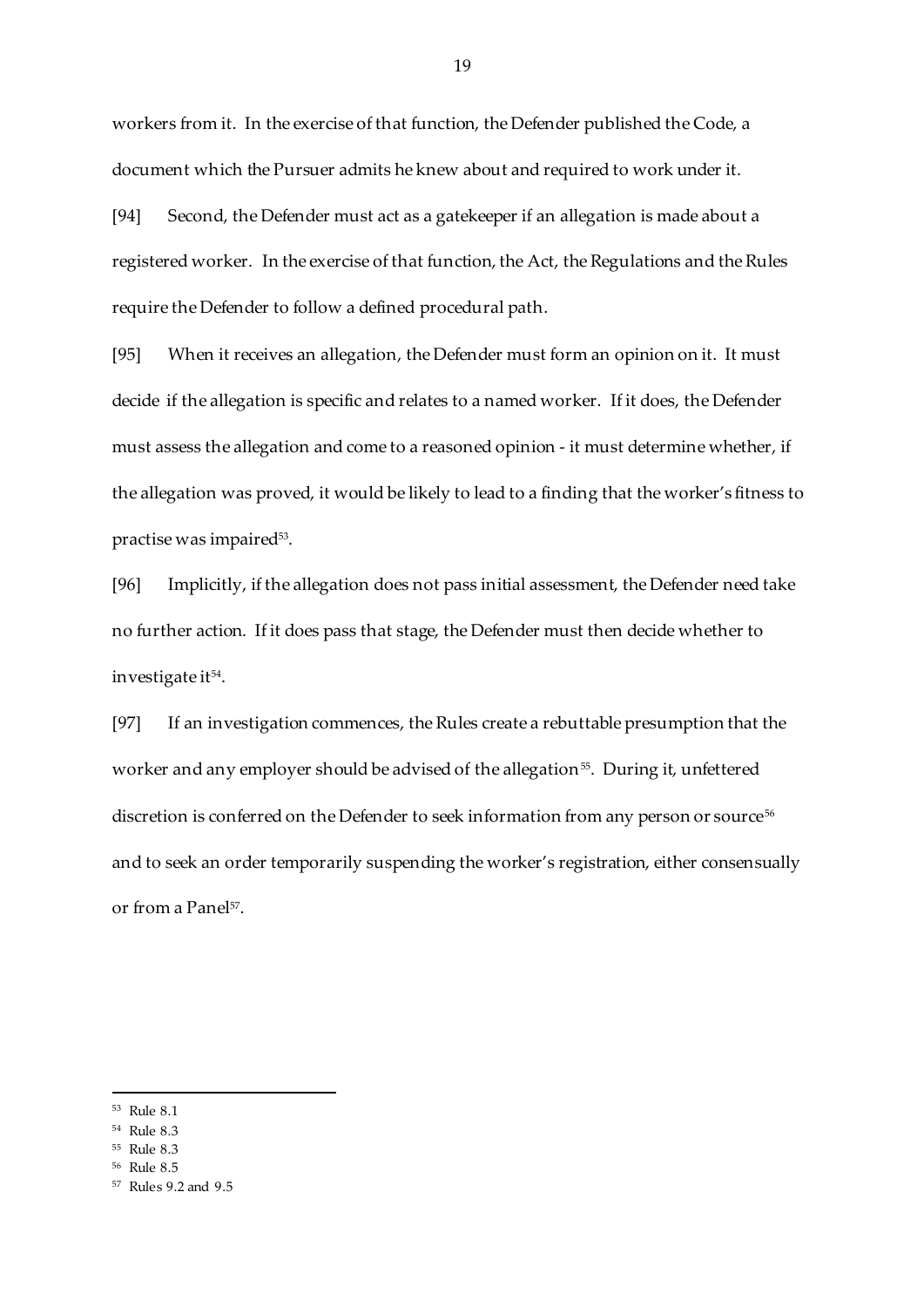[98] After the investigation concludes, the Rules confer discretion on the Defender to follow one of three paths:

- it may decide to take no further action<sup>58</sup>
- if the worker consents, the Defender may itself impose one of six specified sanctions<sup>59</sup>
- if the allegation is not accepted, the Defender may refer the case to a Panel for  $\cos$ ideration $60$

[99] The nature of the three options confirms that the underlying purpose of investigation is to enable the Defender to decide whether the worker has a case to answer. As every allegation will be fact specific, the nature and extent of every investigation will vary, hence the need for unfettered discretion to request information from any person or source. [100] In his case, the evidence shows that the Defender received an allegation from HC-One and decided to investigate it. The statements which it obtained from ER and BH (and the Personal Statement it requested the Pursuer complete) were all taken for the purposes of that investigative process, in the exercise of unfettered discretion conferred by the Rules. As such, they cannot have been obtained unfairly and the Pursuer's submission to that effect falls to be rejected. I address how the information within them is used by a Panel below.

[101] The Pursuer's submission that the Panel was not impartially constituted, it members having been appointed and paid for by the Defender falls to be considered in the contextual understanding of the Defender's functions described above.

<sup>58</sup> Rule 9.1(a)

<sup>59</sup> Rule 9.1(b)

<sup>60</sup> Rule 9.1(c)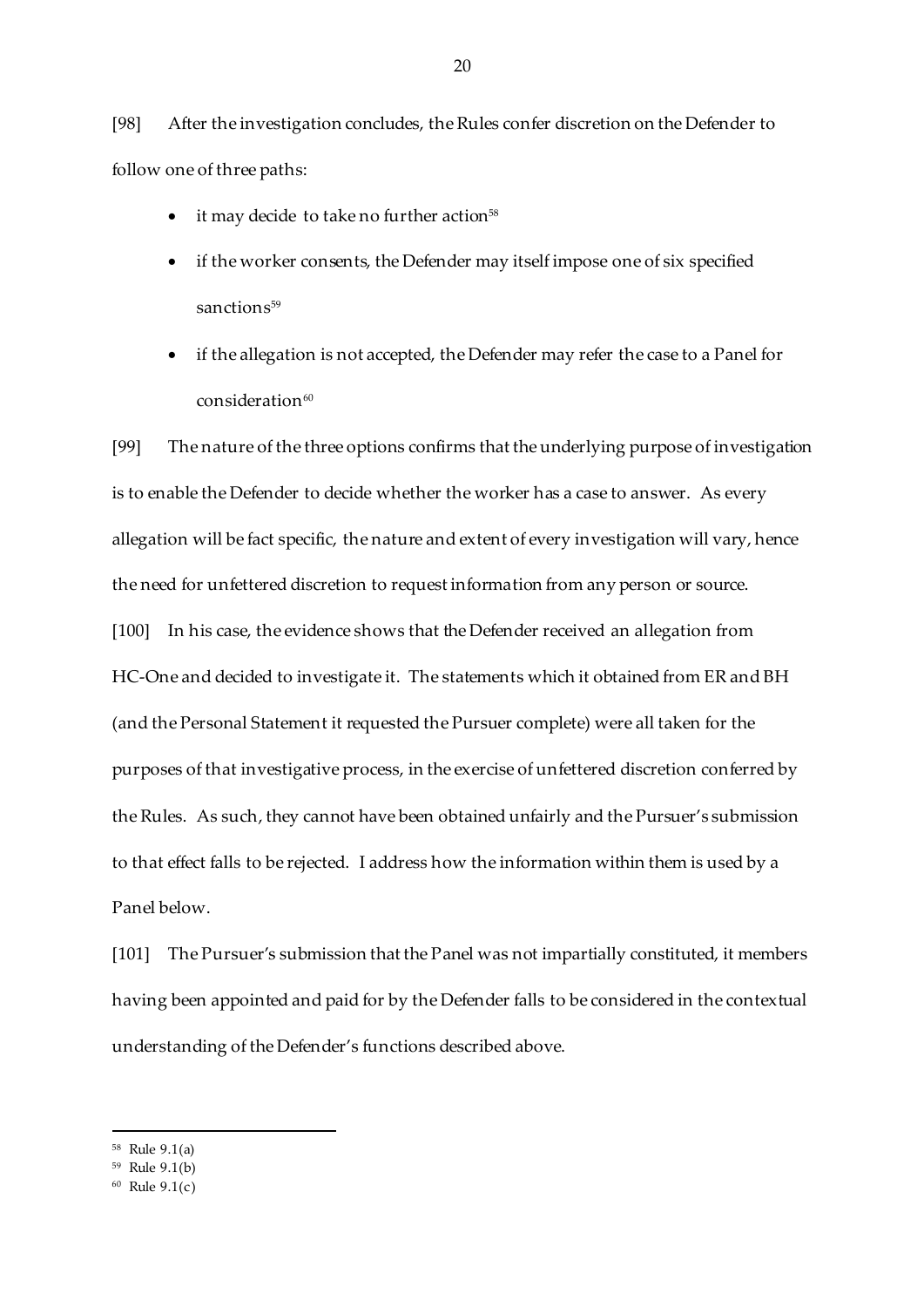[102] At first blush, once a tangle of primary and secondary legislation has been unravelled, the Pursuer's submission has a degree of attraction.

[103] A Panel, as a matter of law, is part of the Defender. The Regulations confer power on the Defender to create a framework to implement and administer its obligations and, *inter alia,* permit it to form committees*,* and committees to form sub-committees<sup>61</sup>. A Panel is a sub-committee formed by the Defender's Fitness to Practise Committee62. The manner in which a Panel must operate is also controlled by the Defender through Rules it directly promulgated<sup>63</sup> Rules which also provide that Panel members are appointed by the Defender<sup>64</sup>

[104] However, that attraction is dispelled by the context and certain of the Defender's submissions. In essence, these show that a Panel is a necessary consequence of the Defender's gatekeeping and investigatory functions, one which is contingent on a dispute arising on either temporary suspension or a sufficiently serious allegation which could cause impairment and merit sanction.

[105] A Panel's link to the Defender is also an inevitable consequence of the Act, which was passed by a Scottish Parliament after due process and the consent of whose Ministers is a prerequisite of any Rules the Defender proposes to promulgate.

[106] Seen in that way, if the Defender had no power to create a Panel and/or make Rules to allow one to make decisions, another Act would have been necessary to create another body to fulfil its function or to confer power on an existing body to do so. In these

 $61$  Regulations  $8(1)$  and  $8(2)$ 

<sup>62</sup> Rule 7.2

<sup>63</sup> Preamble to the 2017 Rules

<sup>64</sup> 2017 Rules, Schedule 2, para 1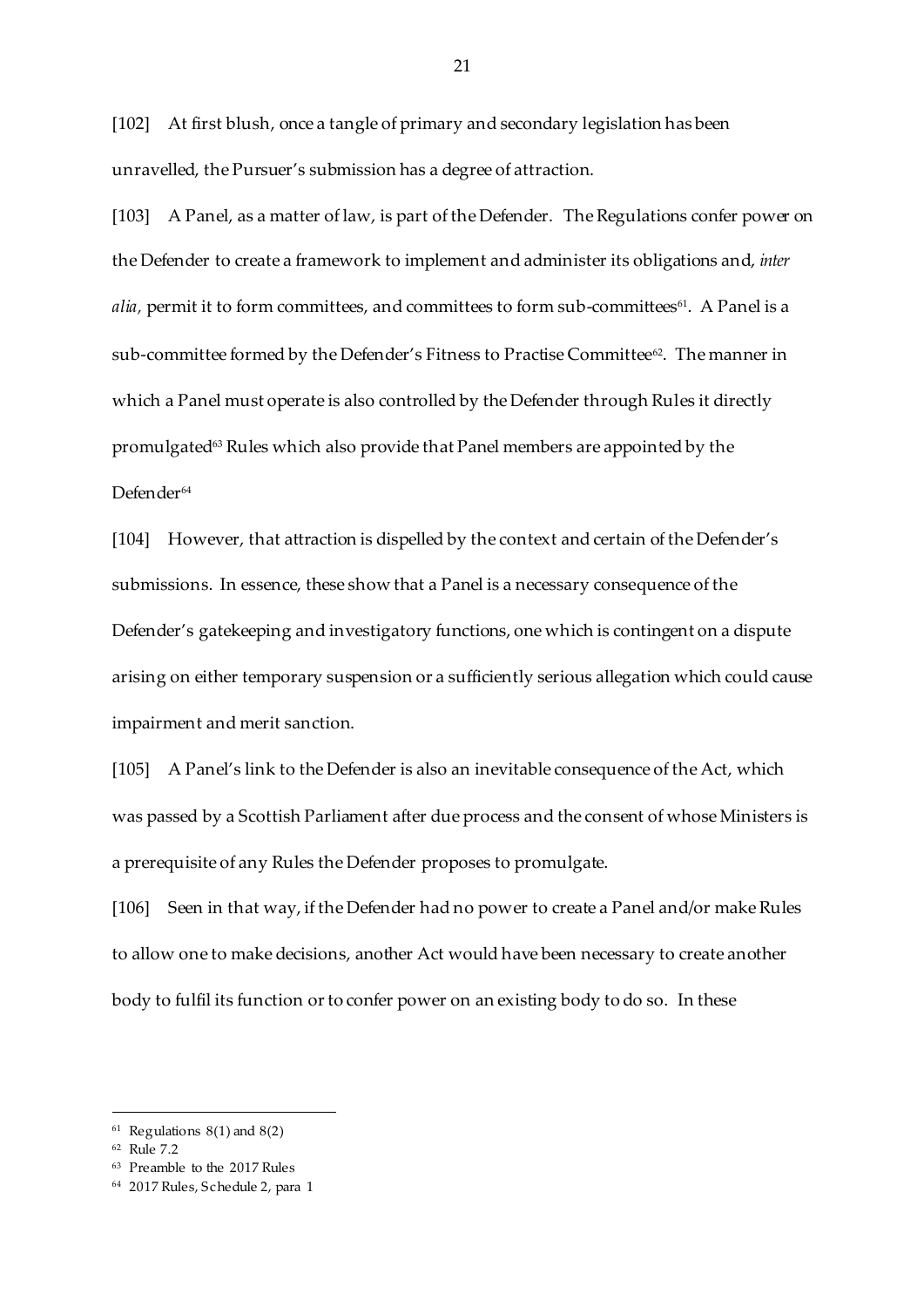circumstances, it can be presumed that the Scottish Parliament deemed such measures unduly expensive, unnecessary and/or absurd.

[107] Separately, Mr Sutherland did not dispute the Defender's response, which was that a Panel is independent as its members are publicly recruited, interviewed, sit for fixed terms and are not employed by it. Instead, they are paid a daily rate for attendance, which prevents any accusation of advancement. The Panel operates from separate accommodation and does not liaise with the Defender's Fitness to Practise Department. It has no access to its IT network. The Defender's Hearings and Fitness to Practise Departments are entirely separate. There was no question of the Panel being incompetently constituted as its members fulfilled the criteria provided for by the Rules. In any event, the Panel's independence and impartiality was preserved by the right of full appeal in s.51.

[108] As that information was not disputed, I accept it. I also agree that s.51 is an appropriate right of review. For these various reasons, I reject the Pursuer's submission that the Panel in the Pursuer's case was not impartially constituted.

[109] The Pursuer's misapprehension of the Defender's investigative role also undermines his submission that the Defender unfairly obtained and relied upon statements by ER which did not independently record her evidence. Legally, that is not what occurred. Put simply, the statements record information sought by the Defender to assist it making a decision on whether to take the allegation forward and, if so, in which way.

[110] Any bias toward the Defender which arises as a result of information it obtained during an investigation is not unfair - if unfairness arises, it is balanced out by other factors which were not referred to in the Pursuer's submissions.

[111] In the exercise of its duty to disclose, a copy of any statement obtained during an investigation is disclosed by the Defender to the worker. If, as here, its content is disputed,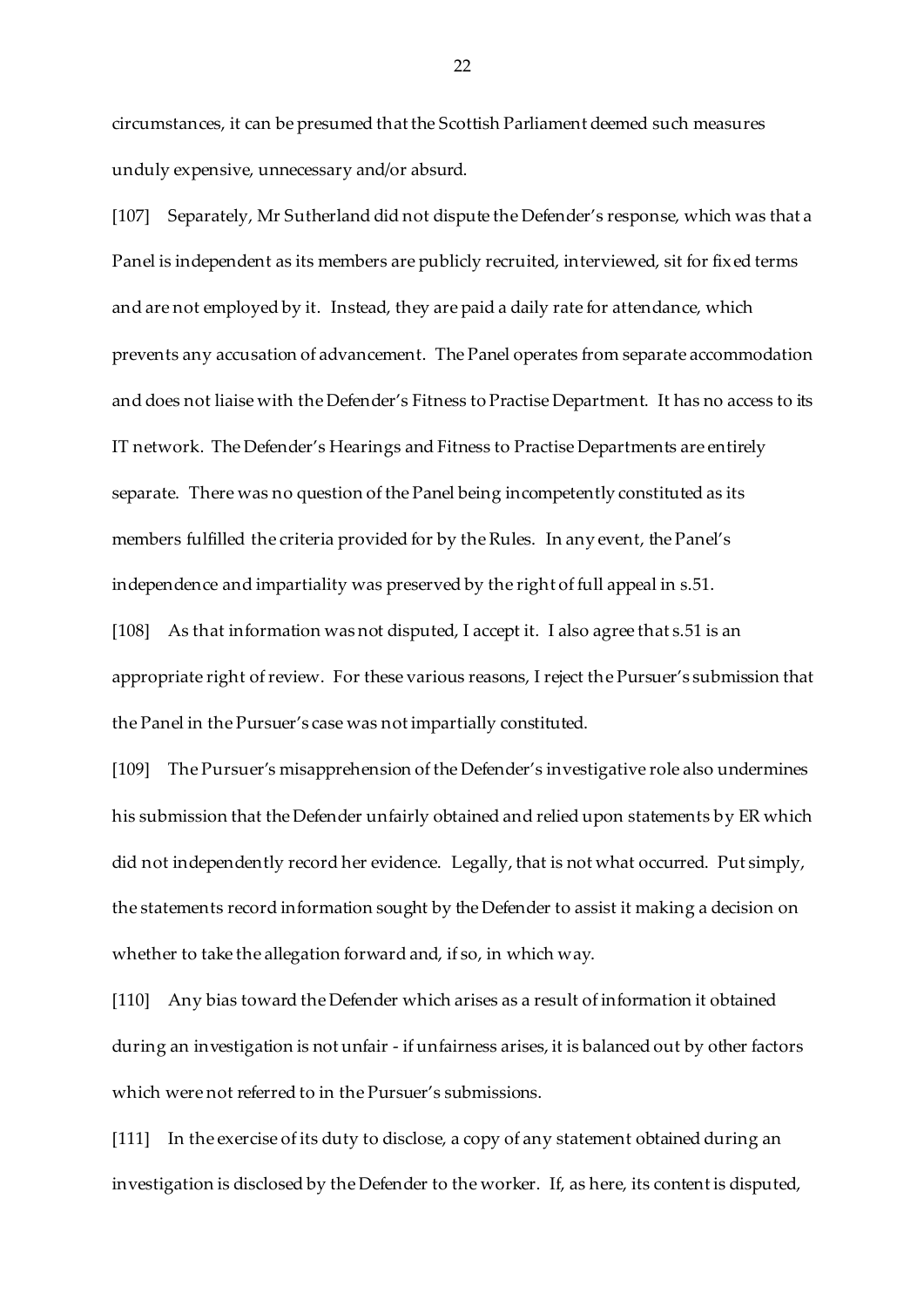it becomes an adminicle (piece) of evidence which the Panel assesses at the final hearing - its content is not treated as the truth unless the worker admits what was said. In this way, disclosure provides fair notice to the worker to prevent ambush at the hearing; the worker is afforded time to investigate what was said, to clarify points directly with the witness and decide whether or not to accept the statement. If it is not accepted, there is time to prepare relevant cross examination to test the veracity of the statement.

[112] That analysis is supported by other provisions in the Rules. The statement is an adminicle of evidence which a civil court can consider under the Civil Evidence (Scotland) Act 1988, a statute to which the Panel is directed to have regard<sup>65</sup>. A statement is a potentially admissible adminicle of evidence before the Panel". In this way, a Panel which later hears oral evidence from the witness who provided the statement to the Defender has authority to assess what, if any, weight it should attach to it.

[113] Consequently, the Pursuer's submission is without foundation. He was given fair notice before the CMM of ER's statements to both HC-One and the Defender. There is no doubt that their content was in dispute. The Pursuer and Mr Streets were given time to prepare to obtain their own statements if they wished and/or to cross examine ER as appropriate. As the transcript discloses, that is exactly what happened at the hearing. ER was led and extensively cross-examined on the statements. From that exercise, the Panel was able to compare and assess how much weight, if any needed attached to what she said at any time.

<sup>65</sup> Rule 32.1

<sup>66</sup> Rules 32.4 and 32.6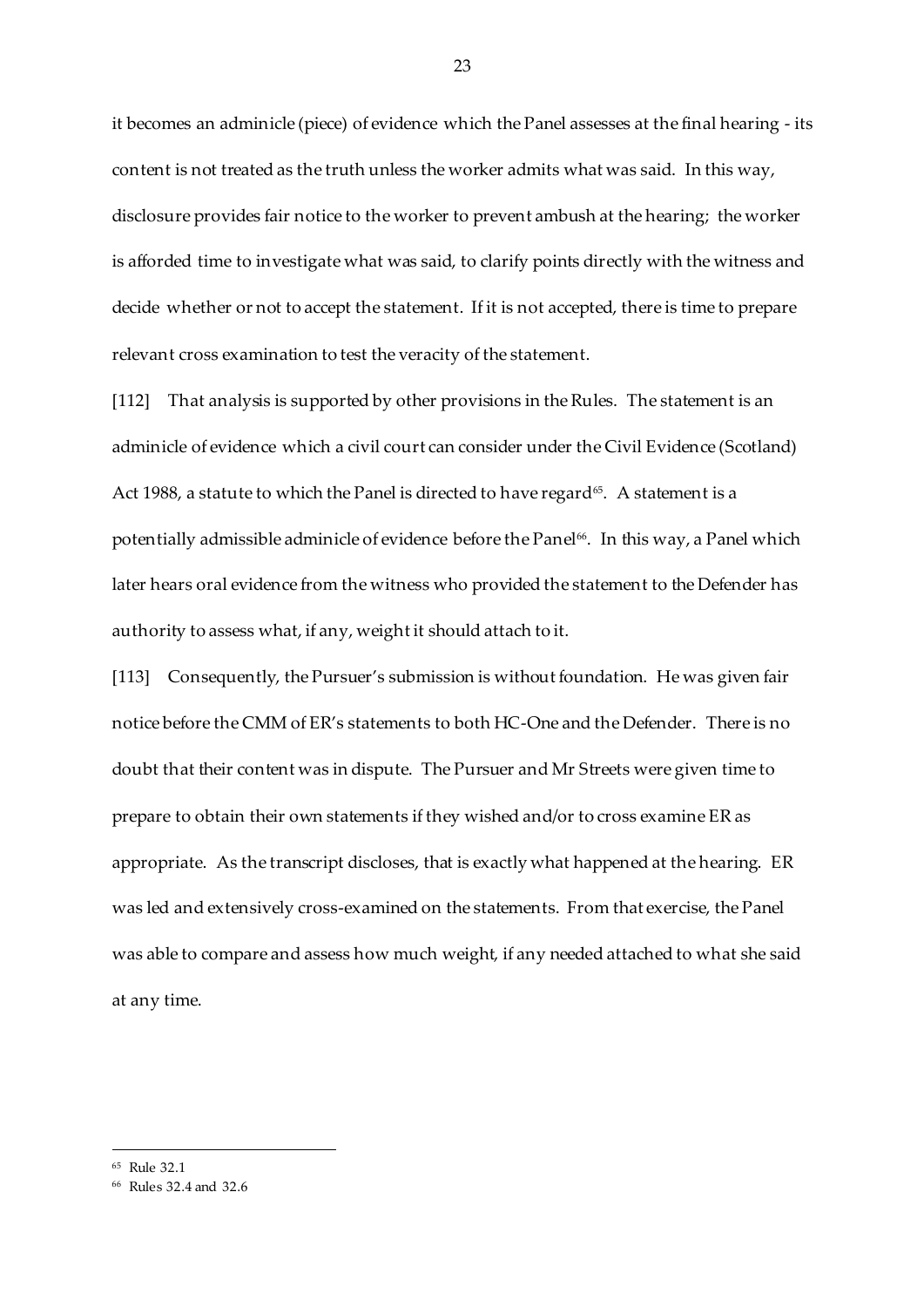[114] Finally, this process again assisted, not prejudiced, the Pursuer - as ER gave varying versions of the incident in her statements and in oral evidence, the Panel was unable to accept she said.

[115] The Pursuer's submission that the Defender failed to follow ACAS model procedures during the investigation can also be disposed of briefly. In brief, as the Defender submitted, the Rules make no provision for any such procedures to be considered during an investigation. For the reasons explained, the Rules on the investigative process deliberately afford the Defender very wide discretion to take such steps as required on a case by case basis. I was provided with no reason why the Rules bound the Defender to follow ACAS procedures. The submission falls to be rejected.

[116] The submission that the Pursuer was prejudiced by the interposing of NF's evidence with evidence led for the Defender also has an instinctive attraction. The burden of proof at the hearing lay with the Defender<sup>67</sup>. The Rules do not oblige a worker to lead any evidence at all. Consequently, as a witness for the Pursuer, NF ought not to have been led before the Defender closed its case.

[117] The timing of her evidence also caused a separate difficulty. As the Pursuer at the CMMs and Mr Streets at the hearing each agreed to NF's evidence being interposed, it is arguable that they implicitly waived any prejudice which arose. However, neither was legally qualified. That possibility could have been canvassed at the CMM and the hearing, to ascertain whether they were aware of the point. As the Minutes and transcript show, that did not occur.

<sup>67</sup> Rule 32.11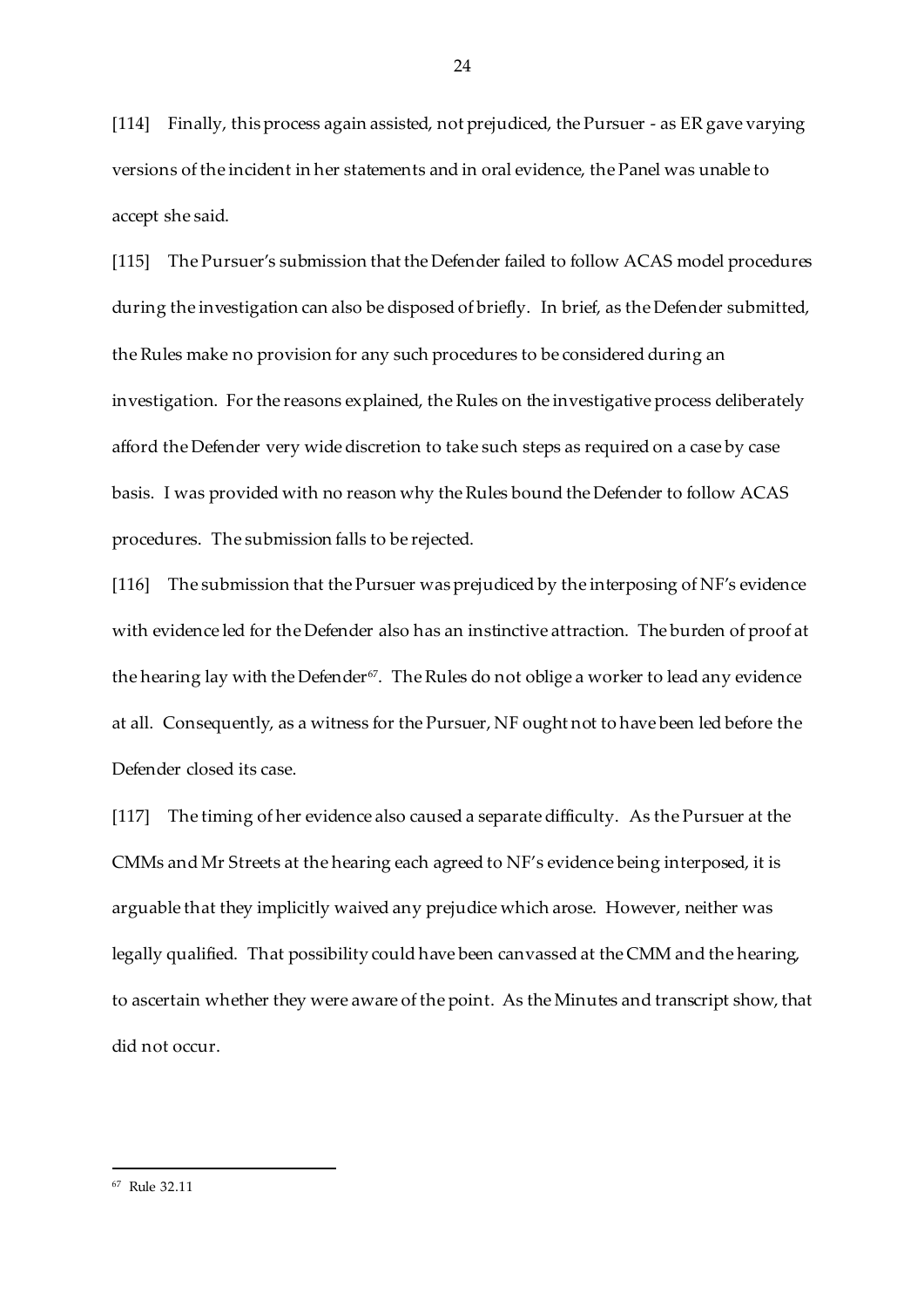[118] However, as the Defender submitted, no actual prejudice arose. Most importantly, as NF did not see the actual incident, her evidence could not form part of the Defender's case. Moreover, in the Pursuer's eyes her evidence was necessary to potentially cast doubt on the veracity of the statement she took from ER and to corroborate his belief that his reaction to the resident hitting him was borne of or conditioned by HC One's failure to provide him with adequate training, a point he had previously raised at staff meetings. [119] In that context, NF's evidence only became relevant if the Panel accepted ER's witness statements or the relevance of the Pursuer's belief. As it accepted neither, no actual prejudice occurred.

[120] For similar reasons, Mr Streets' objection during the hearing that the timing of NF's evidence inconvenienced his ability to deal with other witnesses was without foundation. It is common ground that NF was only available to give evidence on the first day. As a Party Litigant, the Pursuer had no power to compel her to attend and was forced to rely on the courtesy extended by the Defender to have her appear on the only day she was available. He did not need to call her. Mr Streets knew she did not see the incident. He knew, or at least is deemed to have known, from the CMM Minutes that she would be called on the first day, most likely before the Defender closed its case. Finally, as the Defender submitted, there was no suggestion that NF's evidence would have been any different if she had been led later. In the round, had that taken place, the outcome would have been the same. [121] For these reasons, though more care should arguably have been taken about when NF was to be led, I reject the Pursuer's submissions about the timing of her evidence. [122] The Pursuer's submission that his departure at the conclusion of Stage 1 of the hearing was reasonable was simply an explanation of his actions. For what it is worth, I interpret his actions as implicit acceptance that after the Panel found in fact that he assaulted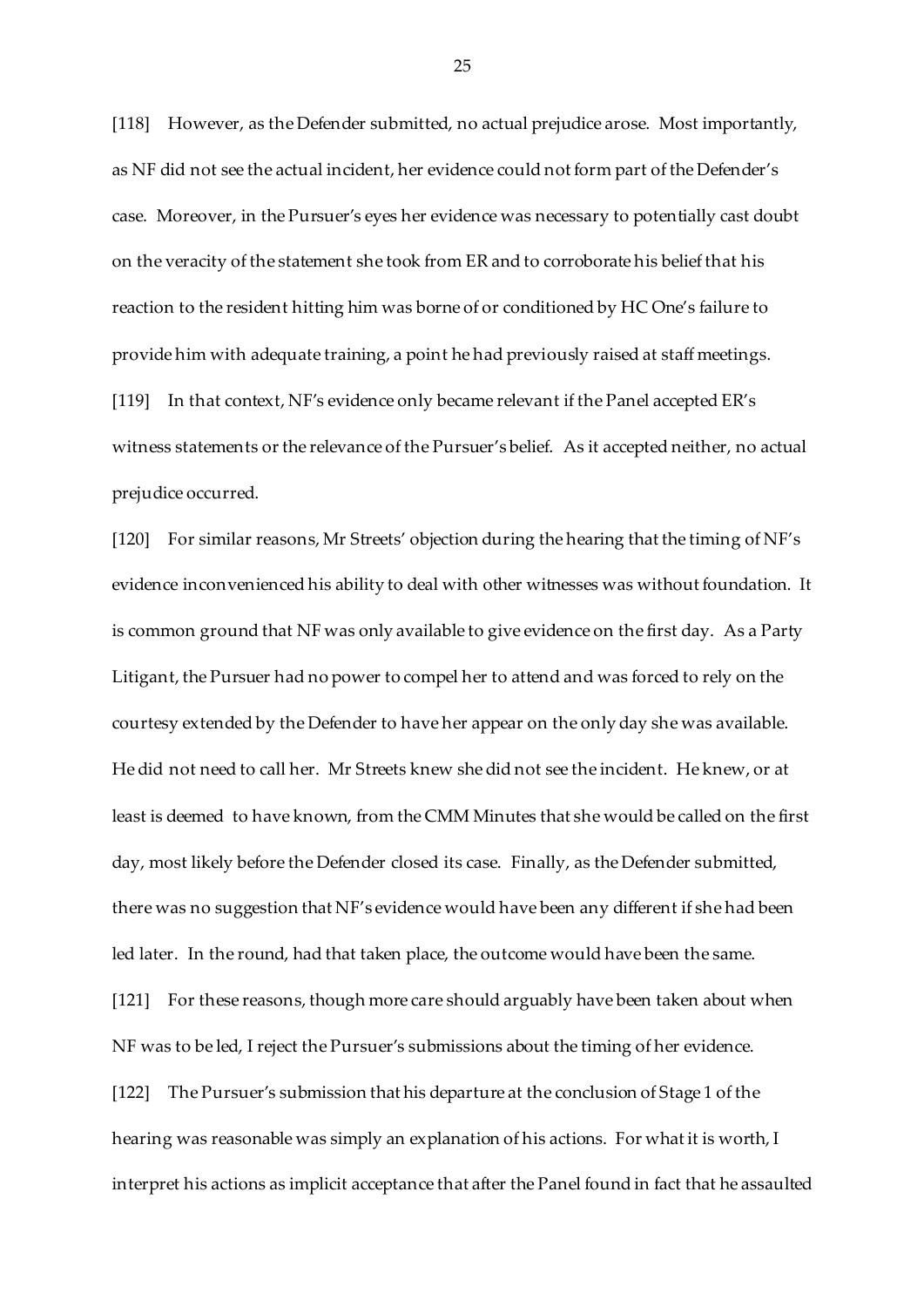the resident, he saw no purpose in remaining as the decision certainly meant that at Stage 2 the Panel would conclude his fitness to practise was impaired and at Stage 3 would probably result in his name being removed from the register.

[123] It is convenient to address the Pursuer's remaining submissions globally. They argue that the Panel's decision was unfair, unreasonable and plainly wrong for the following reasons:

- almost all of ER's evidence was confused and contradictory
- in arriving at its decision, the Panel ignored important contradictions in the evidence
- the Presenter and the Panel badgered BH during his evidence, causing him to become confused
- the Panel ought to have preferred the Pursuer and BH's evidence that the former was crouching down when the incident occurred to that of ER
- there was no evidence of weight or value against the Pursuer; the evidence presented was so unreliable that the Panel's decision was plainly wrong
- the Panel's decision ignored the context in which the Pursuer's actions were judged, in particular that he had first been assaulted by the resident first
- the Panel refused to allow a line of cross examination relating to HC-One's failures to implement policies designed to protect employees and to prevent incidents occurring and attached no or insufficient weight to such evidence on the point as was allowed
- the Panel's assessment of the incident was unbalanced and not supported by the evidence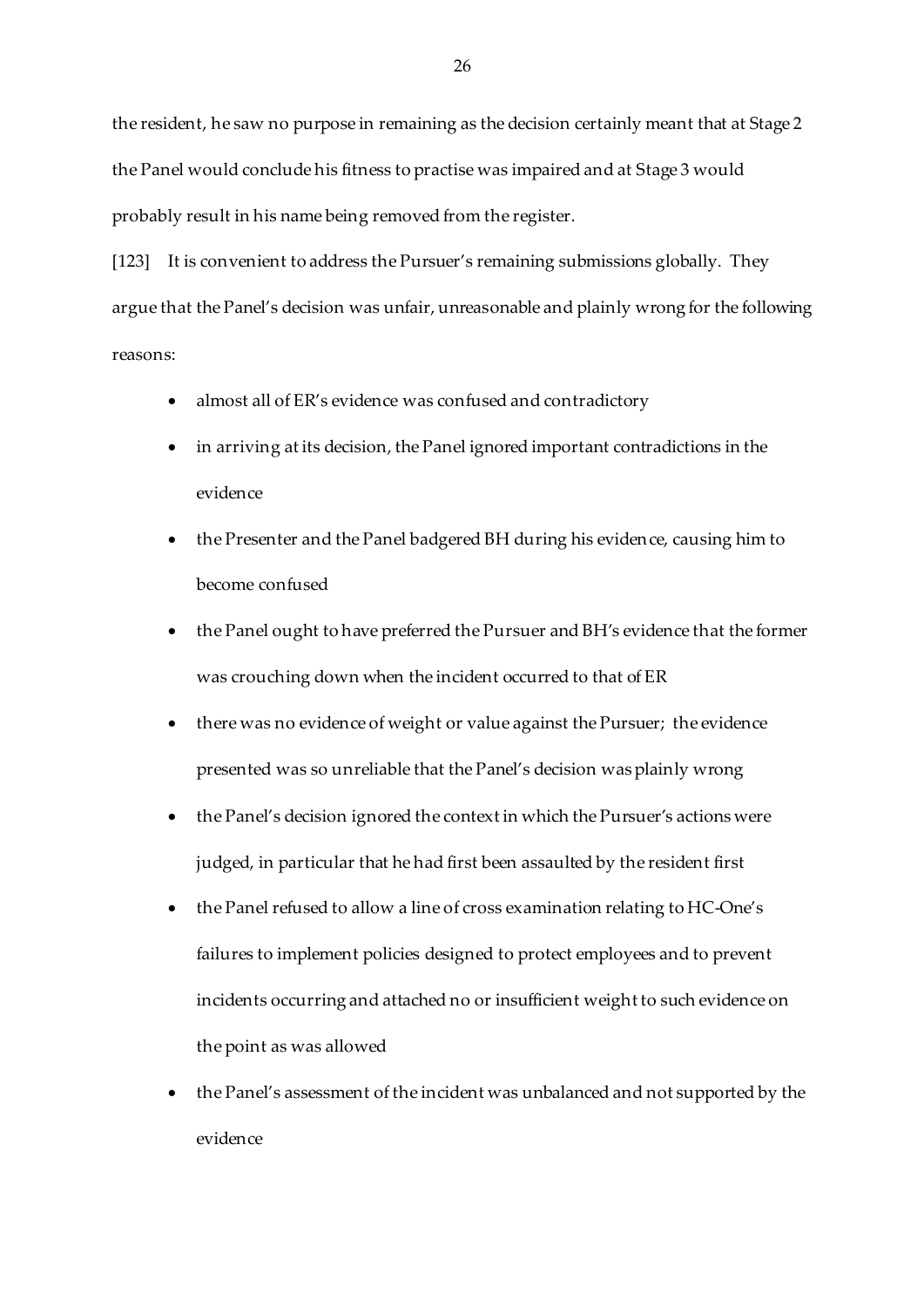[124] Those submissions can all be addressed by rehearsing the evidence available to the Panel.

[125] The Pursuer admitted he was subject to the Code. Paragraph 3.3 provides that he would "follow practices…designed to keep…other people safe from violent and abusive behaviour at work". Paragraph 5.1 provides that he would not "abuse…or harm people who use services (or) carers". Any worker hitting a resident obviously breaches those provisions.

[126] On 1 October 2018, immediately after the incident, the Pursuer told NF that the resident struck him across the face, knocking his glasses off. He picked them up then struck the resident on the left cheek, without thinking, as a reaction. He apologised for his actions $^{68}$ . Mr Streets did not dispute that analysis during his cross examination of NF.

[127] At the Disciplinary Hearing on 11 October 2018, the Pursuer gave a similar account. He again acknowledged he knew the Code<sup>69</sup>. He read out a prepared statement in which he described assisting the resident to have porridge for breakfast. As he became aware that the resident was in a potentially unsafe position in his wheelchair, he crouched down to put his feet back on the footrest. As he did so, the resident suddenly struck him in the face, knocking his glasses off. In a reflex motion, he caught his glasses and started to jump up then, as he did so "swung out in the direction of the assault with my right hand, contacting (the resident's) face." He described this as "a spontaneous defensive reaction…certainly without any malicious intent". He also stated "The moment this happened I was surprised and shocked by my own reaction and aware of the inappropriateness of what had

 $\overline{a}$ 

<sup>68</sup> Joint Inventory, number 14, page 646

<sup>69</sup> i*bid*, page 783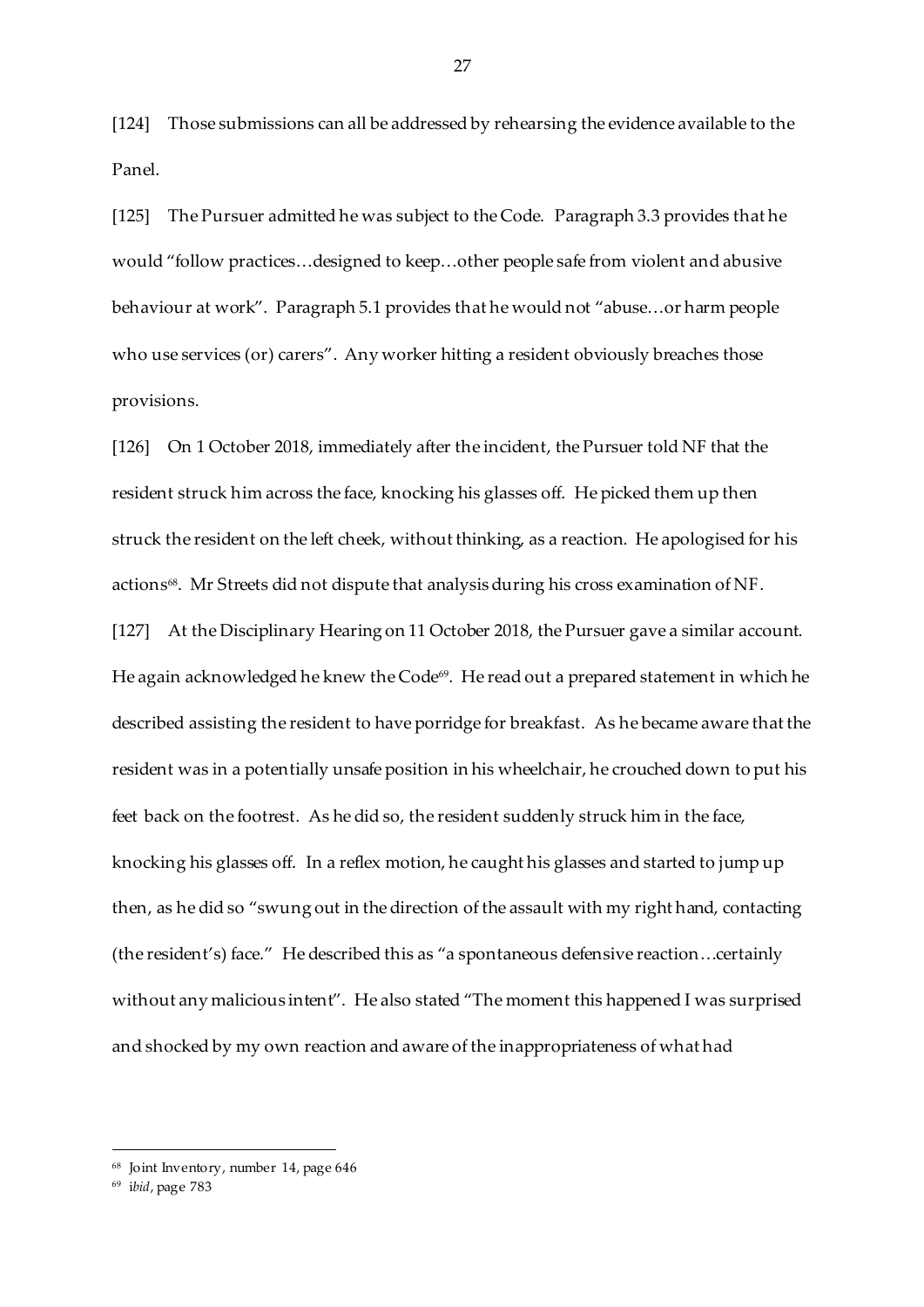happened" and agreed with ER soon after that "it was unacceptable under any circumstances to slap a resident".

[128] Mr Streets advised the Panel that the Pursuer regarded those statements as accurate and was prepared for Panel to take them into account $^{\tau_0}.$  The Presenter relied on them in her Stage 1 submissions to the Panel<sup>71</sup>, as did Mr Streets when he submitted to the Panel that "a perfectly natural reaction to being hit is fight or flight", the Pursuer's conduct involved him "standing up rapidly and raising his arms to protect himself" and his action was a "defensive reflex reaction" to being hit $^{72}$ .

[129] The Panel found in fact that<sup>73</sup> "6. In reaction to your glasses being knocked off, you slapped (the resident) on his face…"

[130] As the preceding paragraphs show, there was ample unchallenged evidence for the Panel to make that finding. By the Pursuer's own admission, he hit the resident, was shocked by what he had done, accepted it was inappropriate and agreed that slapping a resident was unacceptable in any circumstances. Thereby, breached the Code. The Panel relied on that evidence when making that finding in fact<sup>74</sup>. There was no evidential foundation for the alternative scenario which Mr Streets put to the Panel. In light of the Pursuer's own evidence, his submission that the Panel ought to have taken into account that HC-One appointed a Turnaround Manager to the home soon after the incident and/or made changes to its care plans and policies is irrelevant.

[131] That analysis is sufficient to deal with almost all of the Pursuer's submissions listed in paragraph 123 above. As the Panel relied on the Pursuer's own admissions, admissions

<sup>70</sup> Transcript, page 141

<sup>71</sup> Transcript, page 145

<sup>72</sup> Transcript, pages 153 - 154

<sup>73</sup> Joint Inventory, part 2, page 2

<sup>74</sup> *ibid*, page 7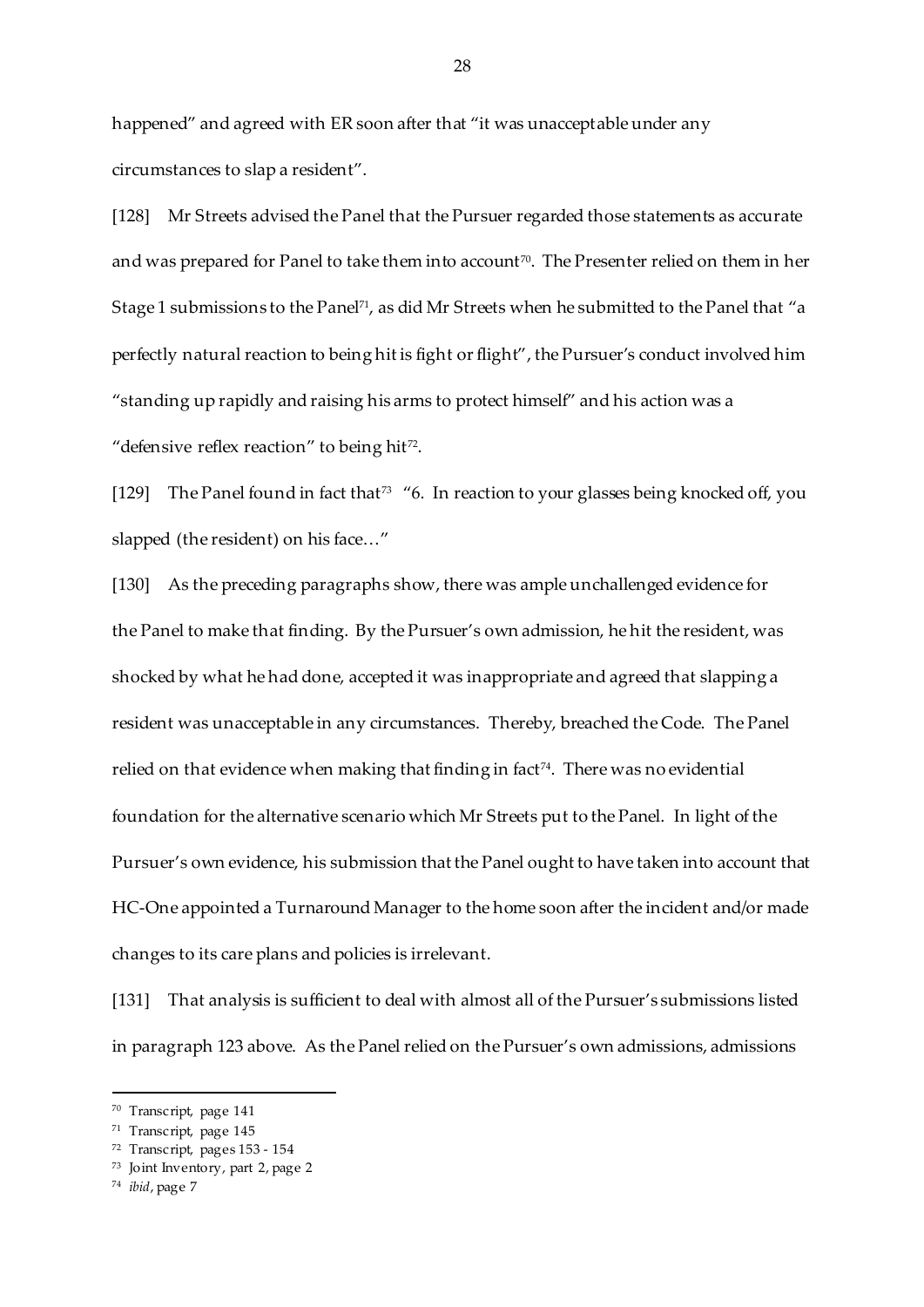which demonstrated he had breached the Code, the Panel's decision could not have been unfair, unreasonable or plainly wrong.

[132] As regards the remaining points, contrary to the Pursuer's submission, the Panel accepted he was crouched before being hit by the resident<sup>75</sup>. On that analysis*,* that the Pursuer was admittedly hit first was an irrelevant factor. As the Panel accepted the Pursuer's version of what happened before that occurred, it correctly took context into account. The transcript does not disclose any line of Mr Streets' cross examination of NF being refused. The line in question was in fact fully put to her $^{76}$ .

[133] In summary, the admitted evidence shows that the Panel's Findings in Fact 1 - 5 and 10 are uncontroversial. For the reasons narrated, the Panel was perfectly entitled to make Finding in Fact 6. As they proved that the Pursuer assaulted a resident while at work, those Findings alone were sufficient to allow the Panel to move on to Stage 2.

[134] However, perhaps because it found the evidence of ER, BH and NF unsatisfactory for differing reasons, the Panel also made findings 7, 8 and 9. As it did so and those findings are also challenged, it is necessary to review them. However, when analysed, their only real significance relates to the Findings that the Pursuer's slap was much less forceful than ER estimated and that sufficient time elapsed between the resident's slap and the Pursuer's reaction for him to have refrained from reacting and to have removed himself from the situation.

[135] Those Findings cannot have been plainly wrong. The Finding on the degree of force was in line with the Pursuer's own evidence and with that of BH in his statement to

<sup>75</sup> Finding in Fact 5

<sup>76</sup> Transcript pages 119 - 125